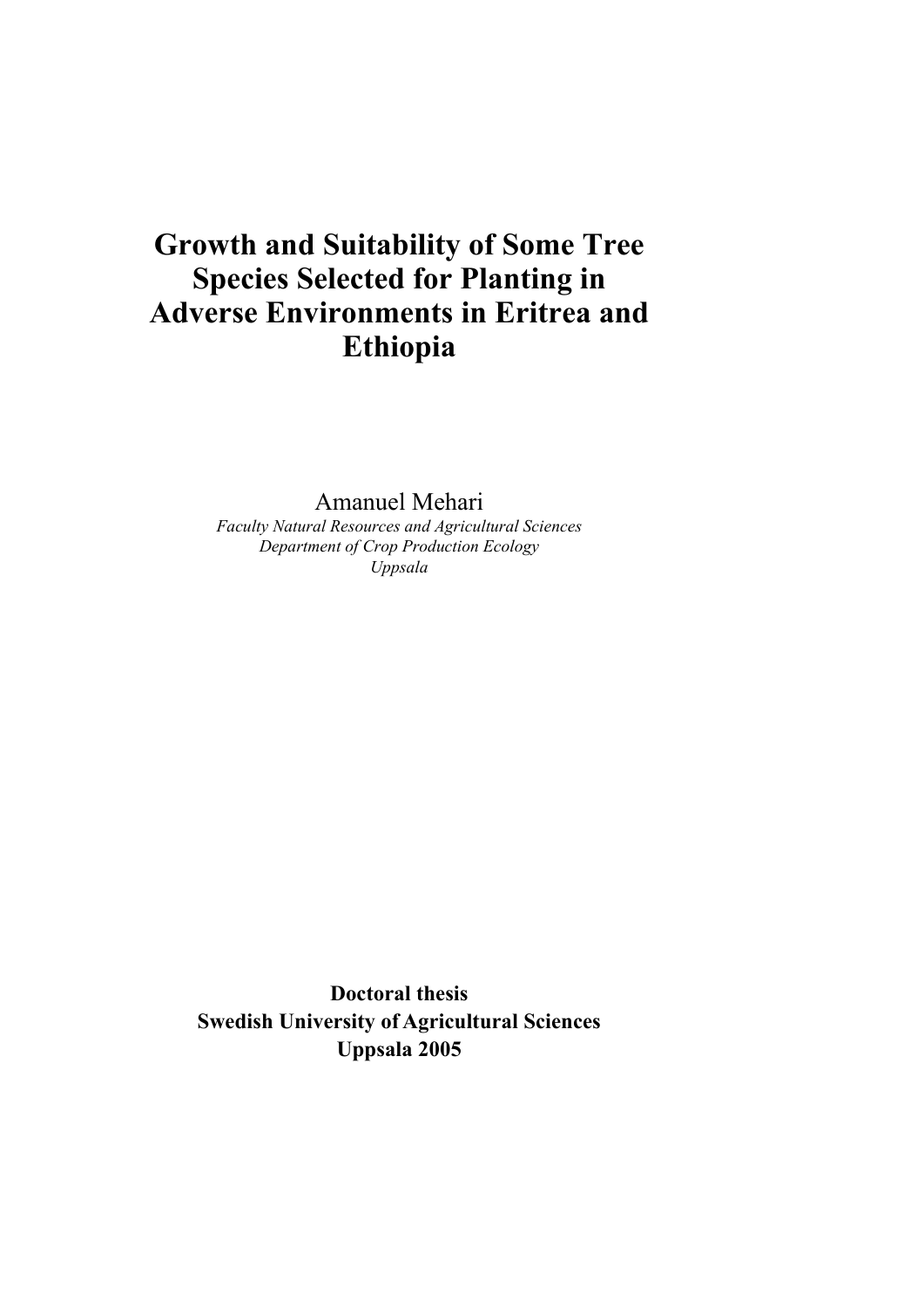**Acta Universitatis Agriculturae Sueciae**  2005: 91

ISSN 1652-6880 ISBN 91-576-6990-2 © 2005 Amanuel Mehari, Uppsala Tryck: SLU Service/Repro, Uppsala 2005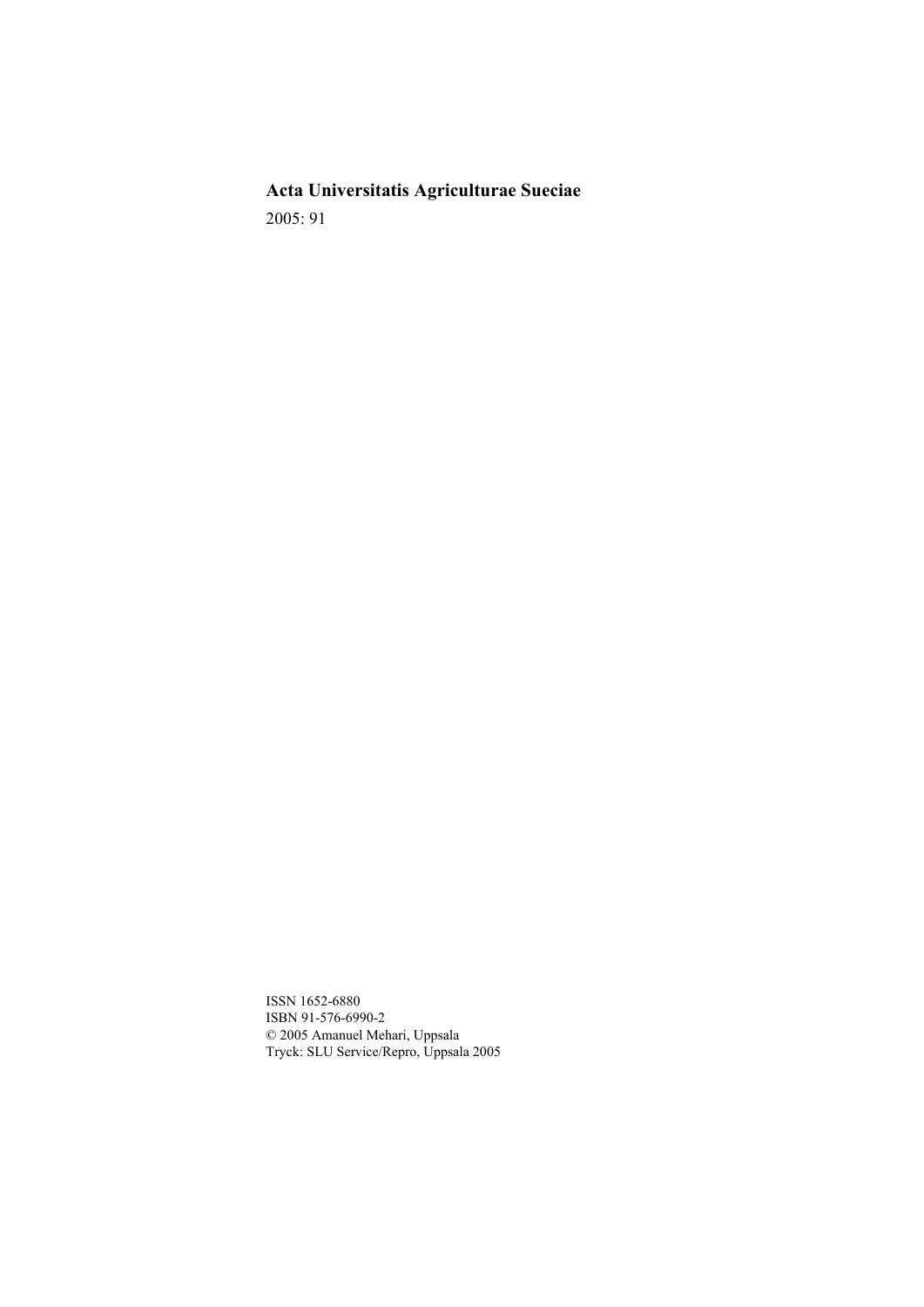## **Abstract**

Mehari, A. 2005. *Growth and suitability of some tree species selected for planting in adverse environments in Eritrea and Ethiopia*, Doctor's dissertation ISSN 1652-6880, ISBN 91-576-6990-2.

The thesis addresses some important silvicultural issues raised in Eritrea and Ethiopia and the objective was to evaluate various tree species in terms of growth in adverse environments. Three field and two greenhouse studies were performed using the main species *Eucalyptus globulus*, *Cordia africana*, *Casuarina cunninghamiana*, and *Acacia tortilis*, *A. nilotica* and *Leucaena leucocephala.*

Growth of *E. globulus* tree was influenced by altitude and stand density when assessed in a planted stand in Ethiopia. Decreasing altitude increased growth only up to the middle of the valley hillside. Increasing density increased growth. Soil depth had no impact on growth of *E. globulus* and this shows that the species is suitable for planting on shallow soils.

Data from a *C. africana* spacing trial in Eritrea were analysed to improve the management of *C. africana* plantations established on degraded dry lands by evaluating the response of the species to various initial spacings. Planting *C. africana* trees at wider spacing can be advantageous in terms of growth, but not stem quality.

Different provenances of *C. cunninghamiana* were tested in two field trials in Eritrea to identify the provenance matching marginal lands of the Eritrean highlands. For firewood and small pole production, the use of the fast growing provenances 'Coonabarabran' (CN), 'Flag stone' (FS), and 'Rollingstone' (RS) is recommended. However, the use and wide spread of the three provenances must be taken with caution due to the risks involved in the use of exotic tree species.

Two greenhouse experiments investigated the suitability of *A. tortilis* for manure production and rehabilitating salt affected marginal lands. The species has a greater potential to produce mulch rich in nitrogen and phosphorus compared to *L. leucocephala*. Nevertheless, further research under field conditions would be needed to confirm the results and the sustainability of such a practice. *A. tortilis* and *A. nilotica* seem to be sensitive to salinity. However, because the two acacias have a wide distribution covering a large salinity gradient, there could be other provenances or ecotypes of both species that are more tolerant to salinity. Therefore, screening tests involving various genotypes of both species could be promising to find suitable trees for afforestation on salt affected soils in arid and semiarid Africa.

*Keywords*: Altitude, aspect, branching, biomass, diameter at breast height, initial spacing, green manure, leaf phenology, provenance, root collar diameter, salinity, slope, soil depth, tree height, water potential

*Address*: Amanuel Mehari, Department of Crop Production Ecology, SLU, P.O. Box 7043, SE–750 07, UPPSALA, Sweden. E–mail: Amanuel.Mehari@lto.slu.se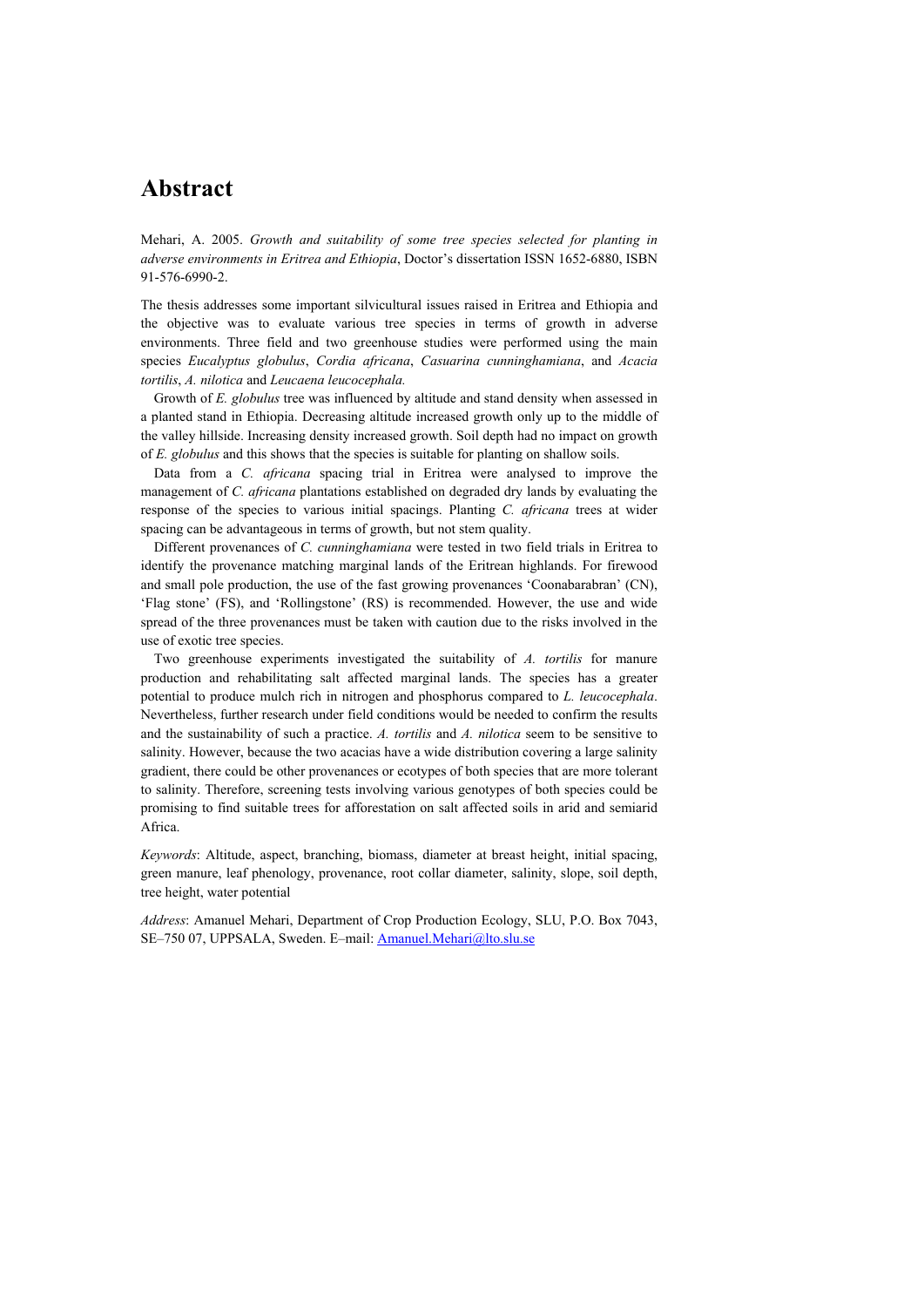*To my brother Solomon Mehari Goitom, my nephew Iyob Geberetensaea Derare, and my sister in-law Nighisti Minas Gebrekirstos*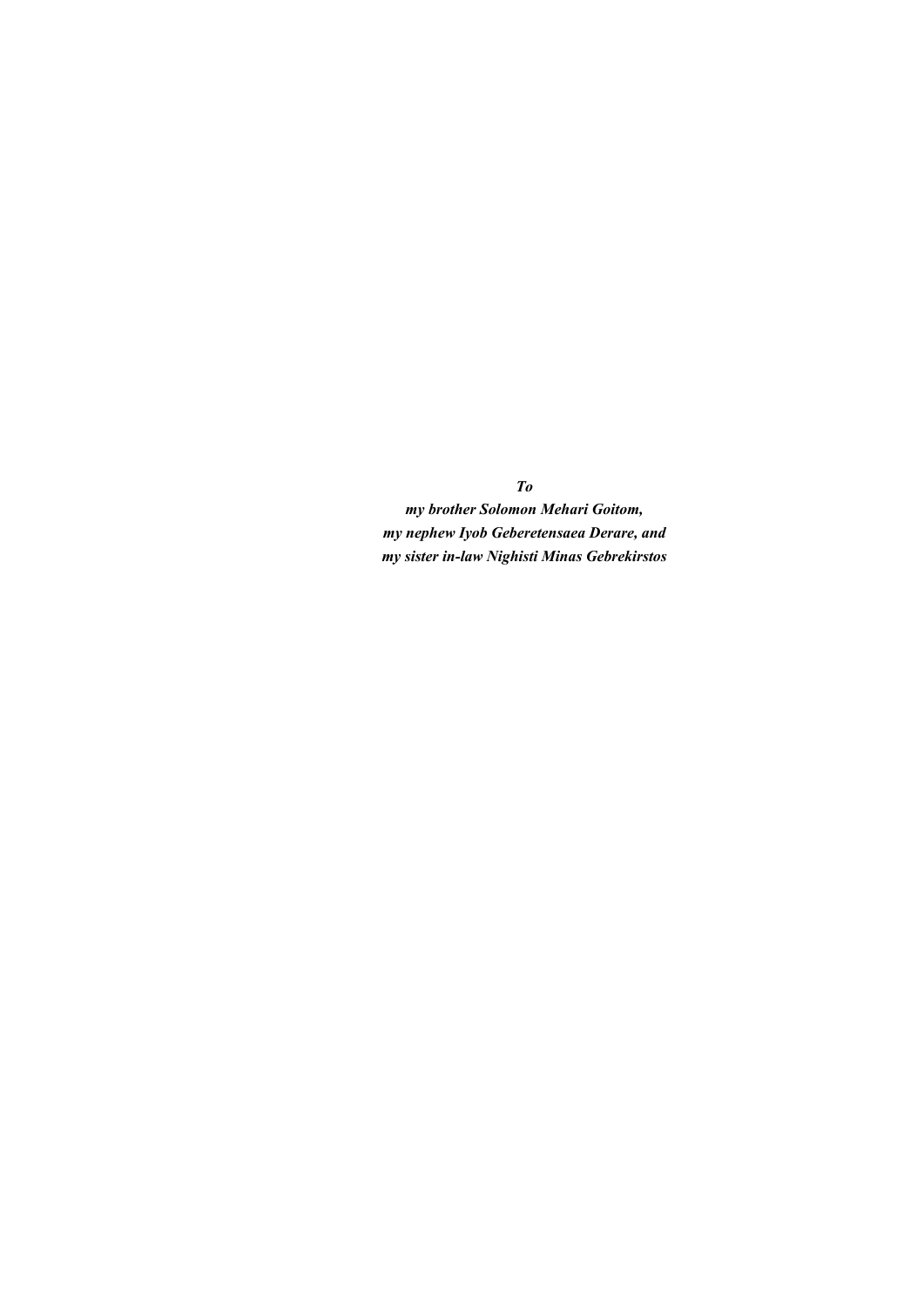# **Contents**

### **Introduction, 7**

Background, 7 The consequences of wood shortage and the need for planting trees in Eritrea and Ethiopia, 7

The use and ecological requirements of some promising tree species, 8 Adverse environments and their silvicultural challenges for cultivating trees, 8

#### **Aims and objectives, 10**

### **Materials and Methods, 12**

Paper I: Growth performance of *Eucalyptus globulus* as influenced by stand and site factors in Cheleleka catchment, central Ethiopia, 12 Paper II: The suitability of *Acacia tortilis* as an alternative tree manure crop to *Leucaena leucocephala* in sub Saharan Africa, 12 Paper III: Effects of NaCl on seedling growth, biomass production and water status of *Acacia nilotica* and *A. tortilis,* 12 Paper IV: Influence of initial spacing on growth and branching

characteristics of *Cordia africana* trees established on Eritrean highland, 13

Paper V: Provenance variation in growth and survival of *Casuarina cunninghamiana* grown at two sites in Eritrea, 14

### **Results and Discussion, 14**

Influence of site and stand factors on growth of *Eucalyptus globulus,* 14 Suitability of *Acacia tortilis* for green manure production and afforestation of saline marginal lands, 17

Effect of growing space on growth and branching habit of *Cordia africana* trees, 19

Provenance variation in growth and survival of *Casuarina cunninghamiana,* 21

**Conclusions, 23** 

**References, 23** 

**Acknowledgements, 30**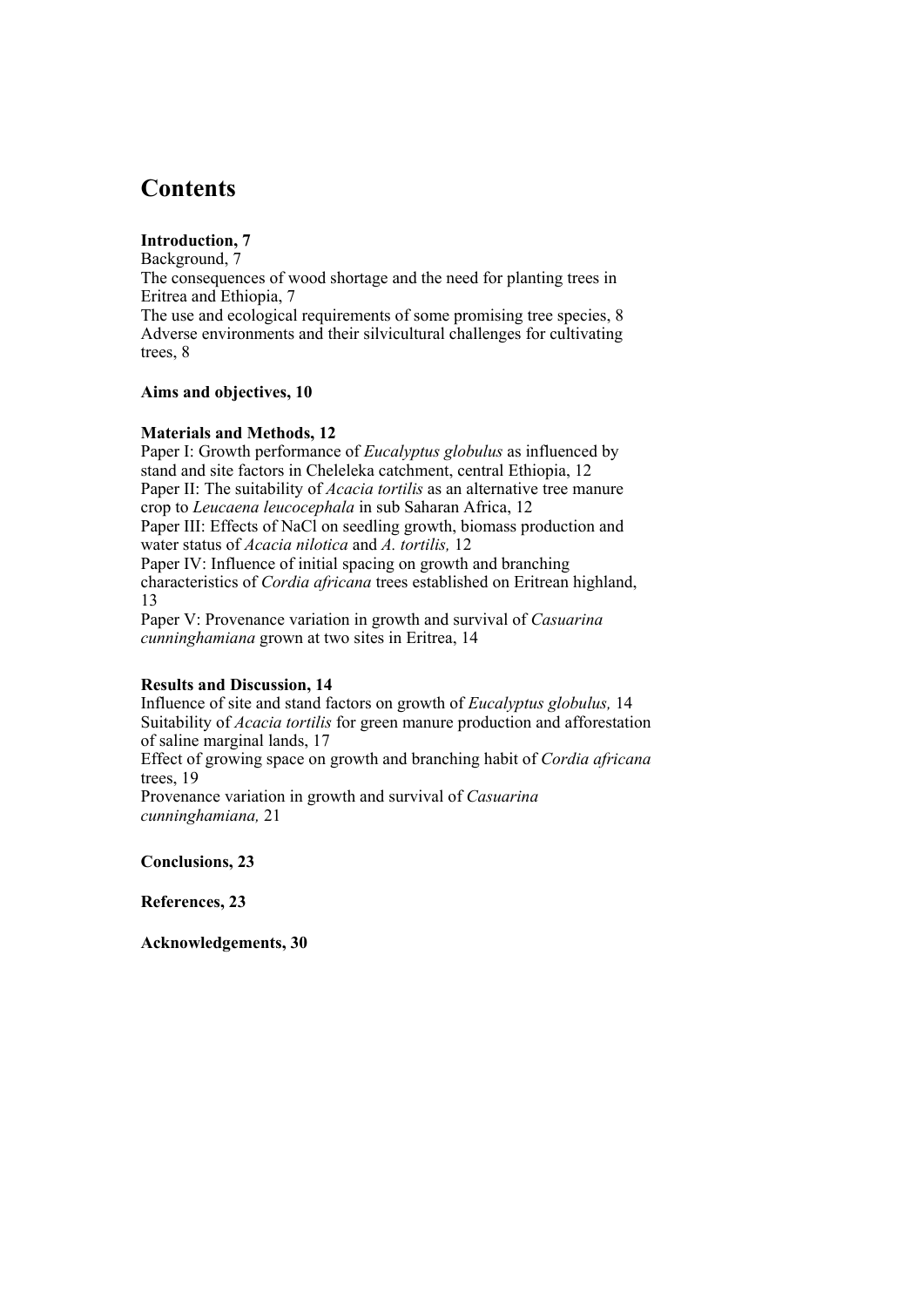# **Appendix**

#### **Paper I-V**

The present thesis is based on the following papers, which will be referred to by their Roman numbers:

- I. **Mehari, A.** & Näslund B. Å. 1999. Growth performance of *Eucalyptus globulus* as influenced by stand and site factors in Cheleleka catchment, central Ethiopia. *Journal of Tropical Forest Science* 11: 762-774.
- II. **Mehari, A.** Mrema, A. F. & Weih, M. 2005. The suitability of *Acacia tortilis* as an alternative tree manure crop to *Leucaena leucocephala* in sub Saharan Africa. *African Journal of Ecology* 43: 162-165.
- III. **Mehari, A.**, Ericsson, T. & Weih, M. 2005. Effects of NaCl on seedling growth, biomass production and water status of *Acacia nilotica* and *A. tortilis*. *Journal of Arid Environments* 62: 343-349.
- IV. **Mehari, A**. & Habte, B. 2005. Influence of initial spacing on growth and branching characteristics of *Cordia africana* trees established on Eritrean highland. *New Forests* (in press).
- V. **Mehari, A.** & Habte, B. 2005. Provenance variation in growth and survival of *Casuarina cunninghamiana* grown at two sites in Eritrea (submitted).

Papers I – IV are reproduced by the permission of the journals concerned.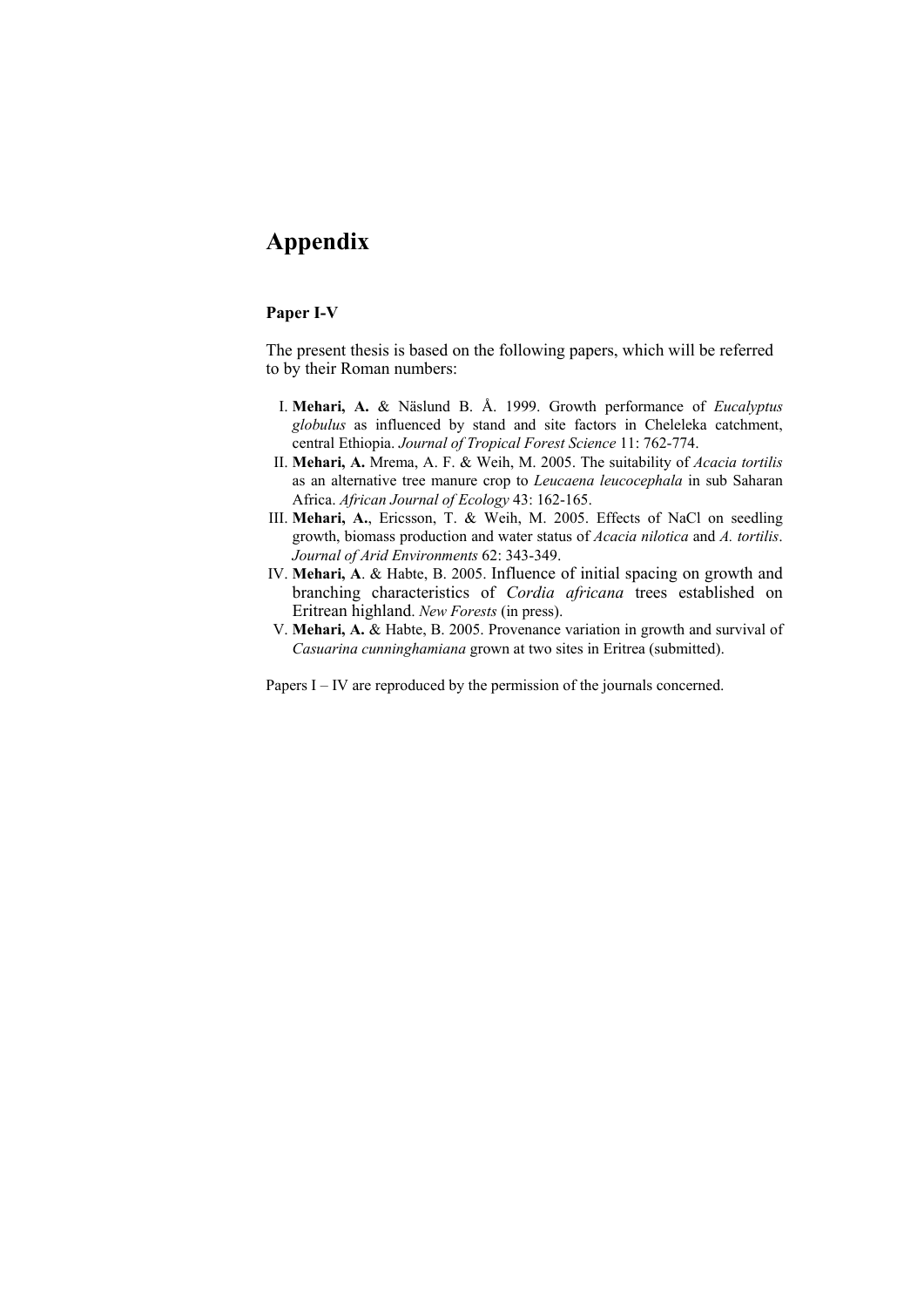# **Introduction**

#### **Background**

#### **The consequences of wood shortage and the need for planting trees in Eritrea and Ethiopia**

Wood for fuel and local construction is scarce in both Eritrea (Habtetsion & Tsighe, 2002; MOA, 2002) and Ethiopia (Pohjonen & Pukkala, 1988; Pohjonen, 1989; Pukkala & Pohjonen, 1990; Mekonenen, 1998). Consequently, the life quality of the people is severely affected. When fuelwood is short, people cook less and eat more uncooked foods; they reduce eating foods of higher nutritional and biological values such as meat, beans and grains that are requiring intensive cooking. Especially, eating raw meat containing eggs or reproductive structure of intestinal parasites or pathogens can severely deteriorate the health of the people. Consequently, the efficiency and performance of the human labour declines and so is also the agricultural production.

The development and progress of wood based industries, such as small carpentry shops, tobacco drying, bricks, pottery, steel manufacturing, and tile backing, which are important for creating employment opportunity to the poor in rural and urban areas, are hampered due to the scarcity of fuelwood and other wood products.

In Eritrea and Ethiopia, women have a significant role in household and the process of food production. They fetch water, wash clothes, take care of children and cook meals for the family, and participate in operations of food production processes like planting, weeding and harvesting. In the rural areas, women and children are responsible for collecting firewood. As the fuelwood source is continuously depleted and this energy commodity is becoming scarce, women and children will spend much time and travel long distances to collect fuelwood; for example in Eritrea, they travel up to 10-15 km to collect firewood (Tsighe, 2002). Consequently, the works at home and on farm are often not easily and timely completed. Thus, the work burden on woman increases and her life quality deteriorates. Furthermore, if farm operations such as weeding, planting and harvesting are not done timely, food production declines. Consequently, the two countries may have difficulties to achieve the goal of their millennium food security policy.

The most important problem of economic development of countries in Africa is loss of soil fertility because of erosion caused by forest destruction (Anderson, 1987) and nutrient depletion due to extensive cultivation with short fallows and without fertilizer inputs (Alexandratos, 1995). The average annual soil loss for African soils due to deforestation is estimated at 6 t ha<sup>-1</sup> (Myers, 1989), which may cause rainfed crop productivity to decline by as much as 20 to 30% during the next 10 years (FAO, 1984). To meet the food need of the growing population, it should be important to replenish the soil fertility of agricultural soils using chemical fertilizers. However, use of chemical fertlizer in subsistence agriculture is not profitable (Kumwenda *et al.*, 1995). The option farmers have is to use green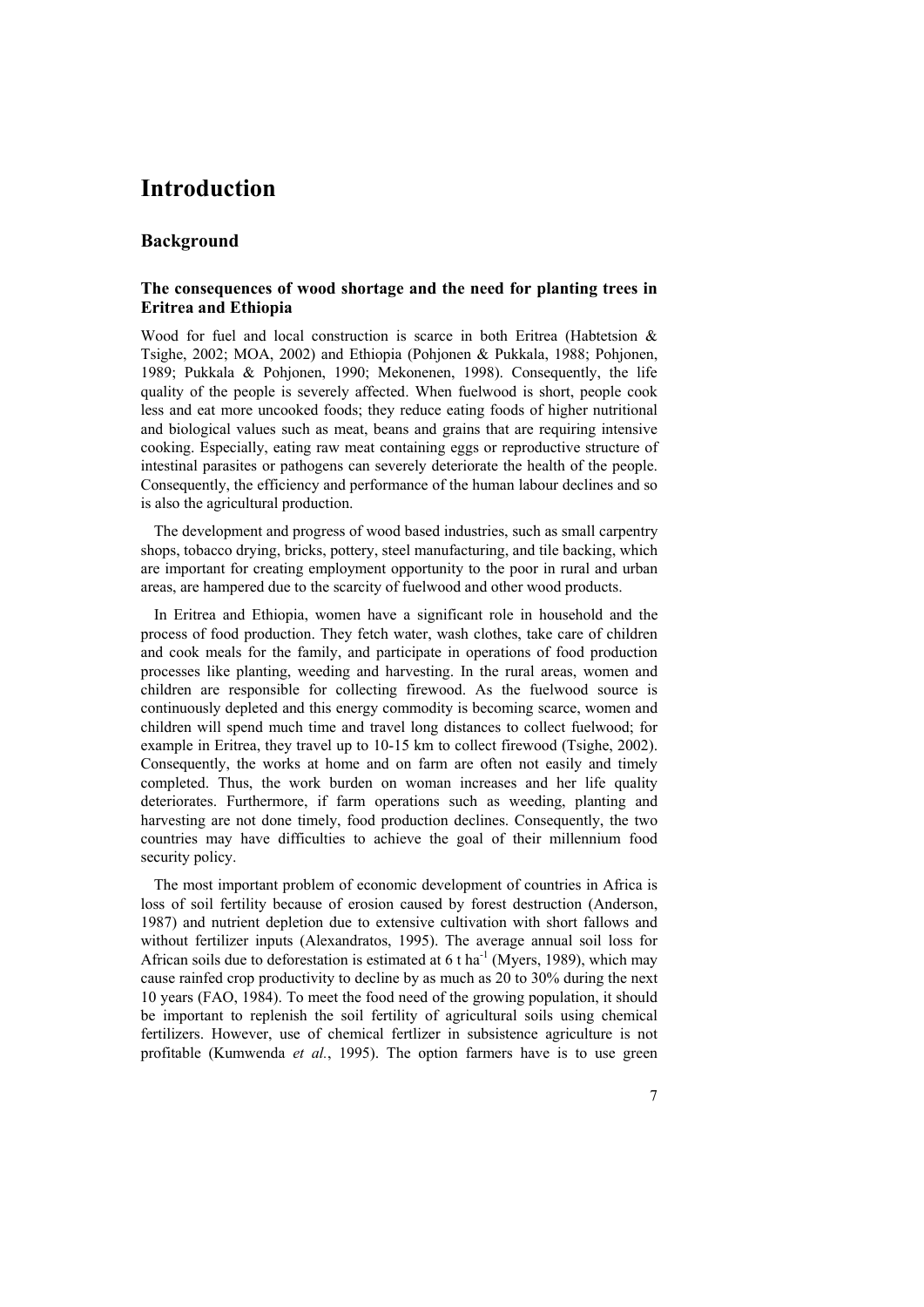manure harvested from leguminous green manure tree crops and especially their seedlings (Ruthenburg, 1980; Becker *et al*., 1990; Kang *et al*., 1990; Meelu, 1994), because the effective time of using trees for manure is at seedling stage (Meelu *et al*., 1994).

Eritrea and Ethiopia are economically poor. The people of both countries live on less than one US dollar a day. The capacity of both countries to import and ensure the supply of commercial energy commodity such as liquid petroleum gas (LPG) and kerosene to households, the major energy consumers in both countries, is disappearing, because the governments' foreign exchange reserve is declining from year to year. For the same reason, it is also becoming difficult to import timber and other wood products to secure and enhance the construction work in the countries. To alleviate the wood shortage and thus improve the life quality of the poor in rural and urban areas, to encourage employment and community development, and to enhance the construction work in the two countries, increasing the supply of wood from newly established forest plantations and village woodlots would be desirable (Anderson, 1987; Leach and Mearns, 1988; Fuware, 1992; Best, 1992). Nevertheless, like in many countries in the Tropics, suitable land for planting trees is scarce in Eritrea and Ethiopia, because productive lands are always used for food production (Zobel & Talbert, 1984; FAO, 1988; FAO, 1989; Jagger & Pender, 2003; Evans & Turnbull, 2004). Therefore, trees are planted at a large scale in adverse environments (Zobel & Talbert, 1984; FAO, 1988; FAO, 1989; Jagger & Pender, 2003; Evans & Turnbull, 2004) or at greatly reduced scales in agroforestry systems to produce a mixture of products and services for the farming households (Anthofer *et al*., 1998; Lupwayi *et al*., 1999; Kidanu *et al*., 2004).

#### **The use and ecological requirements of some promising tree species**

In Eritrea and Ethiopia, native trees such as *Acacia tortilis*, *Acacia nilotica*, *Cordia africana* and exotic ones like *Casuarina cunninghamiana*, *Eucalyptus globulus* and *Leucaena leucocephala* are planted for economic and environmental conservation purposes. Nevertheless, the ecological requirements of all these trees are different (Table 1). Therefore, any decision made on what species to plant must be taken carefully. For very arid sites, *A. tortilis*, *A. nilotica*, *C. cunninghamiana* and *L. leucocephala* might be suitable, but not *C. africana* and *E. globulus* (Table 1). *C. africana* and *L. leucocephala* are intolerant to frost and their use must be restricted to frost free sites. In contrast, *E. globulus* is cultivated on cold marginal tropical highlands of Eritrea and Ethiopia, particularly on degraded mountains and hillsides where frost occurs frequently.

#### **Adverse environments and their silvicultural challenges for cultivating trees**

Due to the lack of suitable land, most of the forest plantations in Eritrea and Ethiopia are carried out in adverse environments. Adverse environments are sites that are marginal for growing economic crops due to their extreme climate (e.g. low rainfall, frost etc.) and poor soil conditions (e.g. nutrient deficient, acid, alkaline soils) (Zobel & Talbert, 1984; Evans & Turnbull, 2004).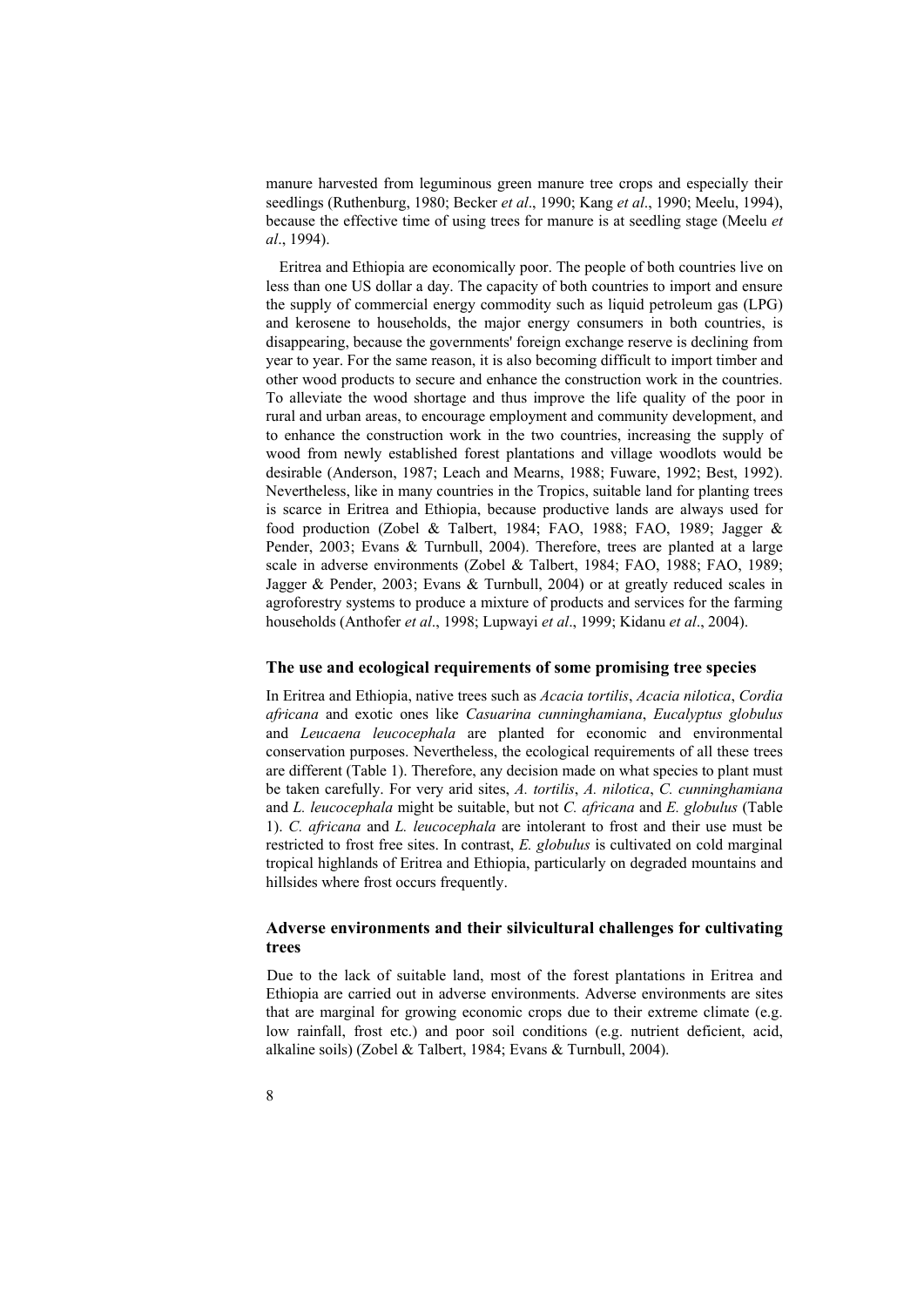|                             |                                                                                                                             |                                              | Ecological requirements                                                                |                                                             |                                    |                                              |
|-----------------------------|-----------------------------------------------------------------------------------------------------------------------------|----------------------------------------------|----------------------------------------------------------------------------------------|-------------------------------------------------------------|------------------------------------|----------------------------------------------|
| Species                     | Soils                                                                                                                       | Rainfall (mm)                                | Temperature                                                                            | Climate type                                                | $Uses^{\dagger}$                   | References <sup>#</sup>                      |
| Acacia totilis              | alkaline, sand loam-clay, clayey,<br>alluvium shallow (up to 25 cm)                                                         | 50-1000, tolerates 6-<br>9 months drought    | seedlings are sensitive to frost<br>Trees can grow up to 50 °C;                        | Arid (AR), and semiarid<br>(SAR) tropics (TR)               | 1, 2, 3, 4, 5, 6,<br>7, 10, 11,    | 11, 12, 14, 15,<br>1, 5, 7, 9, 10,<br>17, 18 |
| Acacia nilotica             | alkaline, sand, loam-clay,<br>clayey, alluvium                                                                              | 9 months drought                             | seedlings are sensitive to frost<br>250-1000 tolerates 6- Trees can grow up to 50 °C;  | AR and SAR                                                  | 1, 2, 3, 4, 5, 6,<br>7, 8, 10, 11, | 1, 5, 9, 11, 14,<br>15, 19                   |
| cunninghamiana<br>Casuarina | Variety of soils                                                                                                            | 200-1100, riverine                           | $0-40$ °C                                                                              | AR, SAR, Cool TR and<br>subtropical areas                   | 1, 2, 3, 4, 5, 6,<br>7, 9          | 3, 15, 16                                    |
| Cordia africana             | but do well in<br>ones<br>light well drained<br>Variety of soils,                                                           | 9 months drought                             | 500-1400, tolerates 6- Trees can grow up to 40 $^{\circ}$ C;<br>but sensitive to frost | Tropical Africa                                             | 1, 2, 3, 4, 5, 6,                  | 4, 8, 18, 20                                 |
| Eucalyptus globulus         | calcareous or alkaline and saline<br>well drained, fertile and none<br>loam soils                                           | $2-3$ months drought<br>500-15000, tolerates | Trees can grow up to 50 °C;<br>seedling sensitive to frost                             | subtropical and temperate<br>Tropical highlands,<br>regions | 1, 2, 4, 5, 8, 9                   | 1, 2, 6, 13                                  |
| leucocephala<br>Leucaena    | well drained, neutral to slightly<br>alkaline soils                                                                         | 4-6 months drought<br>400-1000, tolerates    | 3-40, the species is frost<br>sensitive                                                | AR and SAR, Humid<br>tropics                                | 1, 2, 3, 6, 8                      | 1, 11, 14, 15                                |
|                             | Tise: 1 Finel 2 local construction 3 fodder 4 shade 5 windbreak 6 conservation 7 hedge 8 pulp 9 timber 10 gum and 11 tannin |                                              |                                                                                        |                                                             |                                    |                                              |

Table 1. Ecological requirements and use of some selected tree species for planting in Eritrea and Ethiopia Table 1. Ecological requirements and use of some selected tree species for planting in Eritrea and Ethiopia †Use: 1. Fuel, 2. local construction, 3. fodder, 4. shade, 5. windbreak 6. conservation, 7. hedge 8. pulp, 9. timber, 10. gum and 11. tannin  $I, IV. 3H$ e qma s. amp, s п, /. ر<br>د  $1, 4.$ ر 1, 51, 4

1986; 8. Warfa, 1988; 9. FAO, 1989; 10. Kennenni, 1990; 11. von Maydell, 1990; 12. Vetaas, 1992; 13. Eldridge, 199; 14. Hocking, 1993; 15. Nair, 1993; 16. Weinstein, 1993; References: 1. National Academy of Sciences, 1980; 2. FAO, 1981; 3. Boland et al., 1984; 4. White, 1983; 5. Webb et al., 1984; 6. Tumbull and Pryor, 1984; 7. Belsky et al., ‡References: 1. National Academy of Sciences, 1980; 2. FAO, 1981; 3. Boland *et al*., 1984; 4. White, 1983; 5. Webb *et al*., 1984; 6. Turnbull and Pryor, 1984; 7. Belsky *et al*, 1986; 8. Warfa, 1988; 9. FAO, 1989; 10. Kennenni, 1990; 11. von Maydell, 1990; 12. Vetaas, 1992; 13. Eldridge, 199; 14. Hocking, 1993; 15. Nair, 1993; 16. Weinstein, 1993; 17. Alstad and Vetaas, 1994; 18. Nyberg and Högberg, 1995, 19. Khristova and Karar, 1999. 20. Mehari and Habte, 2005 (paper III). 17. Alstad and Vetaas, 1994; 18. Nyberg.and Högberg, 1995, 19. Khristova and Karar, 1999. 20. Mehari and Habte, 2005 (paper III).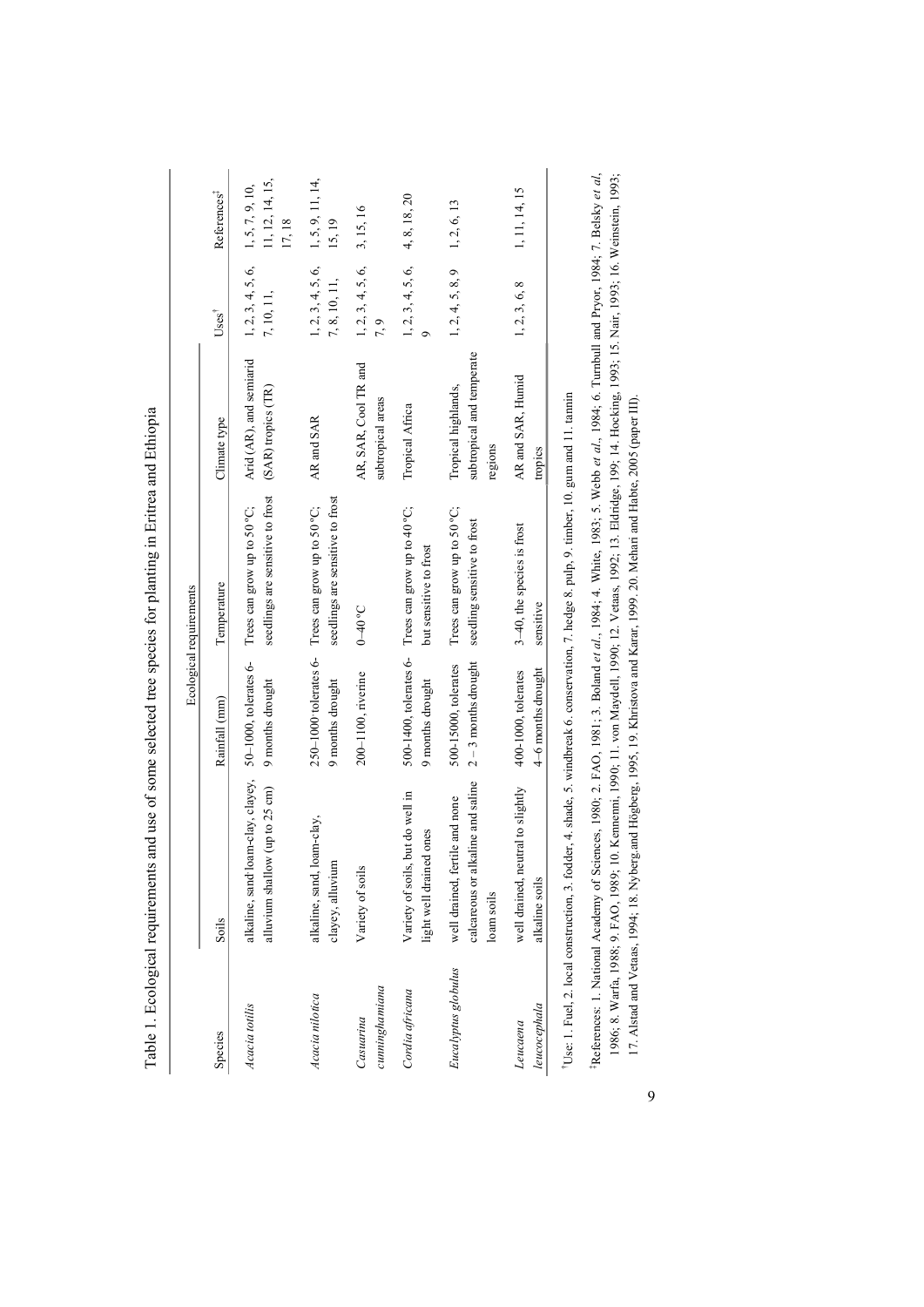Adverse environments are abundant in Eritrea and Ethiopia. Most of the two countries are affected by drought (UNESCO, 1979; Glantz & Katz, 1985; De Pauw *et al*., 2000) and due to night clear skies, frost damage is common on the highlands and lowlands of both countries (Anon., 1988; Griffiths, 1972). Moreover, soils of the Eritrean and Ethiopian highlands are shallow due to erosion. Every year, the region loses about 1500 million tons of its topsoil (Hurni, 1993). The average soil depth for the region is estimated at about 10 cm (e.g. Henrickson *et al*, 1983) and restricted root development and drought are problems associated with these thin soils (Sanchez *et al*., 2003).

Most of the soils on the highlands of the two countries are acidic (Smaling *et al*., 1997) and their pH ranges between 3 and 5.3 (Taddese, 2001). The problems associated with acid soils are well documented (e.g. McBride, 1994; Marschner, 1995).

In Eritrea (Anon., 2000) and Ethiopia (Abebe, 1980; Taddese, 2001), salt affected soils are abundant. The main sources of salinity are salt transported from adjacent highlands due to erosion, shallow ground water tables, and salts from marine origins (Abebe, 1980; Anon., 2000; Taddese, 2001). The salt accumulated in the upper layer of these low lying soils causes salinization and alkalination (Abebe, 1980; Szabolcs, 1989; Anon., 2000; Taddese, 2001) that may create unfavourable conditions for trees (McBride, 1994, Marschner, 1995).

Generally, in the context of this study, adverse environments constitute sites affected by erosion, drought, nutrient depletion, frost, alkalinity and salinity. The extremes of climate and soil are problems for the use of adverse environments for planting trees or forest plantation establishment (Evans & Turnbull, 2004) and the solutions are:

- 1. to use a species/provenance matching the climate and soil of concern;
- 2. to introduce technologies that are capable of improving surface stability, water relations and nutritional status of the growing site; and
- 3. to apply protecting measures to reduce damage on the planted trees.

However, for the success of tree cultivation or establishment of forest plantations in these difficult environments, these solutions must be combined with good forest management and policies.

### **Aims and objectives**

The general aims of this thesis were:

1. To address significant silvicultural issues raised in both countries, in particular the issues of species and provenance selection (Papers II, III  $&$  V) and the impact of site and stand factors on tree growth (Papers I, IV & V);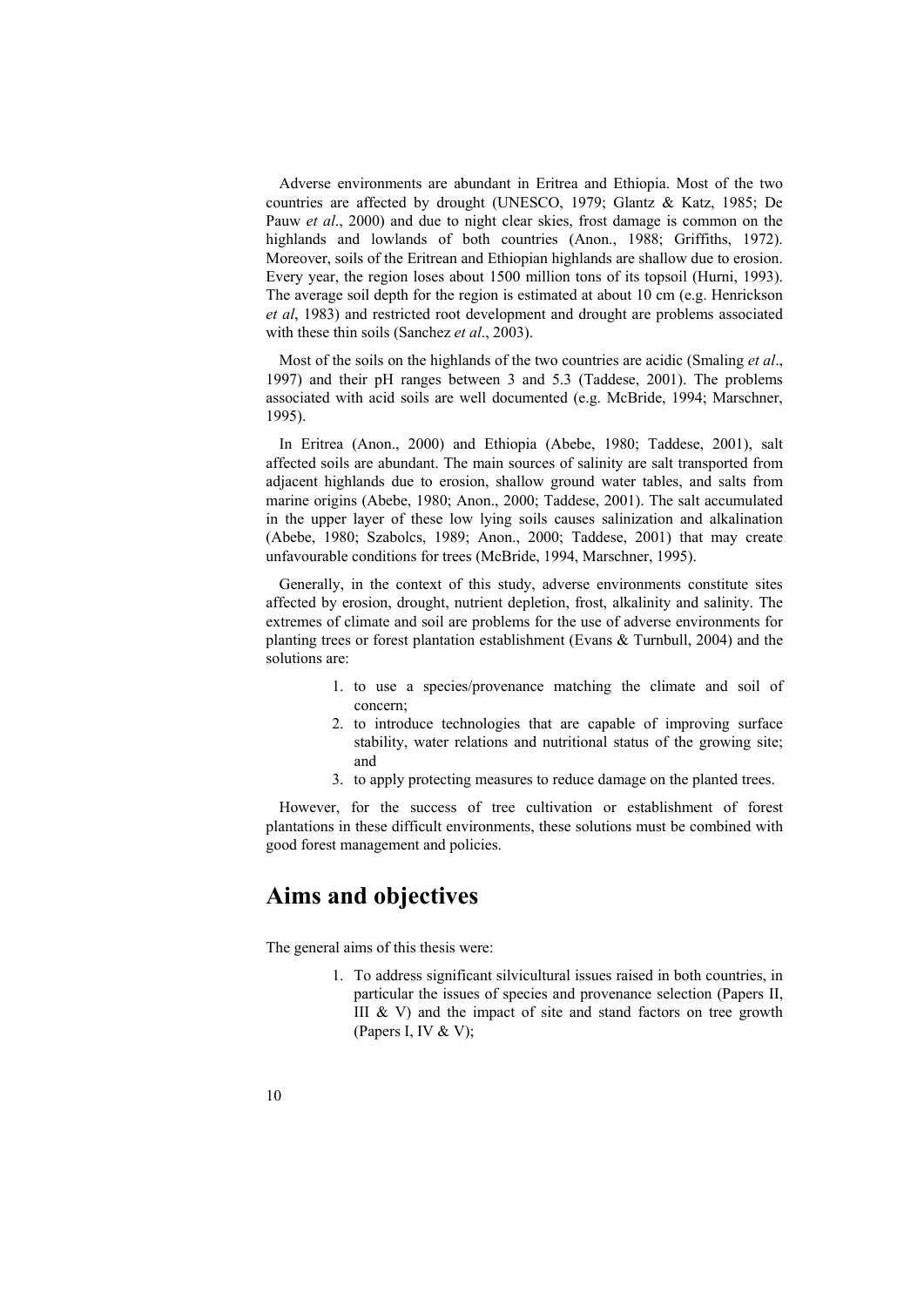2. To contribute to the improvement of the silvicultural knowledge on some native species (paper II, III & IV).

The general aims were addressed by means of five specific objectives:

- 1. to identify the site and stand factors influencing growth of *Eucalyptus globulus*, which is often cultivated on marginal lands, particularly on degraded mountains and valley hillsides where variations in site factors such as soil depth, altitude, aspect and slope are markedly observed;
- 2. to investigate the suitability of *Acacia tortilis* seedlings for use as manure crop in sub-Saharan Africa (SSA);
- 3. to evaluate the suitability of *A. tortilis* ssp. *radiana* for planting on salt affected marginal lands;
- 4. to asses the effect of initial spacing on growth and branching habit of *Cordia africana*; and
- 5. to identify provenances of *Casuarina cunninghamiana* that match the environmental conditions of dry marginal areas in the Eritrean highland.

Information on site and stand factors influencing growth of *E. globulus* will help tree growers to predict yield and understand the limitations for tree cultivation on degraded marginal lands. Moreover, the influence of altitude, aspect and slope on growth of trees has not been demonstrated sufficiently in the tropics and subtropics (Vanclay, 1992).

*A. tortilis* is a promising tree species for soil conservation in SSA (Belsky *et al*, 1986; FAO, 1989; von Maydell, 1990; Vetaas, 1992; Nair, 1993; Alstad & Vetaas, 1994; Nyberg.& Högberg, 1995), as some of the exotics introduced to the region are susceptible to drought and pests. For example, the use of *Leucaena leucocephala* has decreased because the leucaena psyllid (*Heteropsylla cubana*) is a threat and could wipe out leucaena trees massively in most part of SSA (Bray, 1993; Shayo, 1997).

Soils affected by salt are abundant in the arid and semiarid of Africa as well as in Eritrea and Ethiopia (Abebe, 1980; Szabolcs, 1989; Taddese, 2001; Anon., 2000; Lal, 2002) and these are potential forestry lands in the future, because the productive lands go for food production (El-Lakany, 1983; FAO, 1988). Since selection of suitable species and use of appropriate silvicultural technique determine the success of growing trees on salt affected marginal lands, this study evaluated the salt tolerance of *A. tortilis* ssp. *radiana*. The species is native and drought tolerant and information on its salt tolerance could contribute to the productive use of wastelands in SSA.

*C. africana* is a native species and improved silvicultural knowledge of the species is critical for its potential use in agroforestry and forestry programmes in both countries. Therefore, we made an effort to show the effect of using various initial spacings on growth and branching characteristics of *C. africana* trees grown on marginal lands on Eritrean highlands. Decisions on initial spacing influences the costs of forest plantation establishment, future silvicultural operations and utilization of the forest products (Evans & Turnbull, 2004).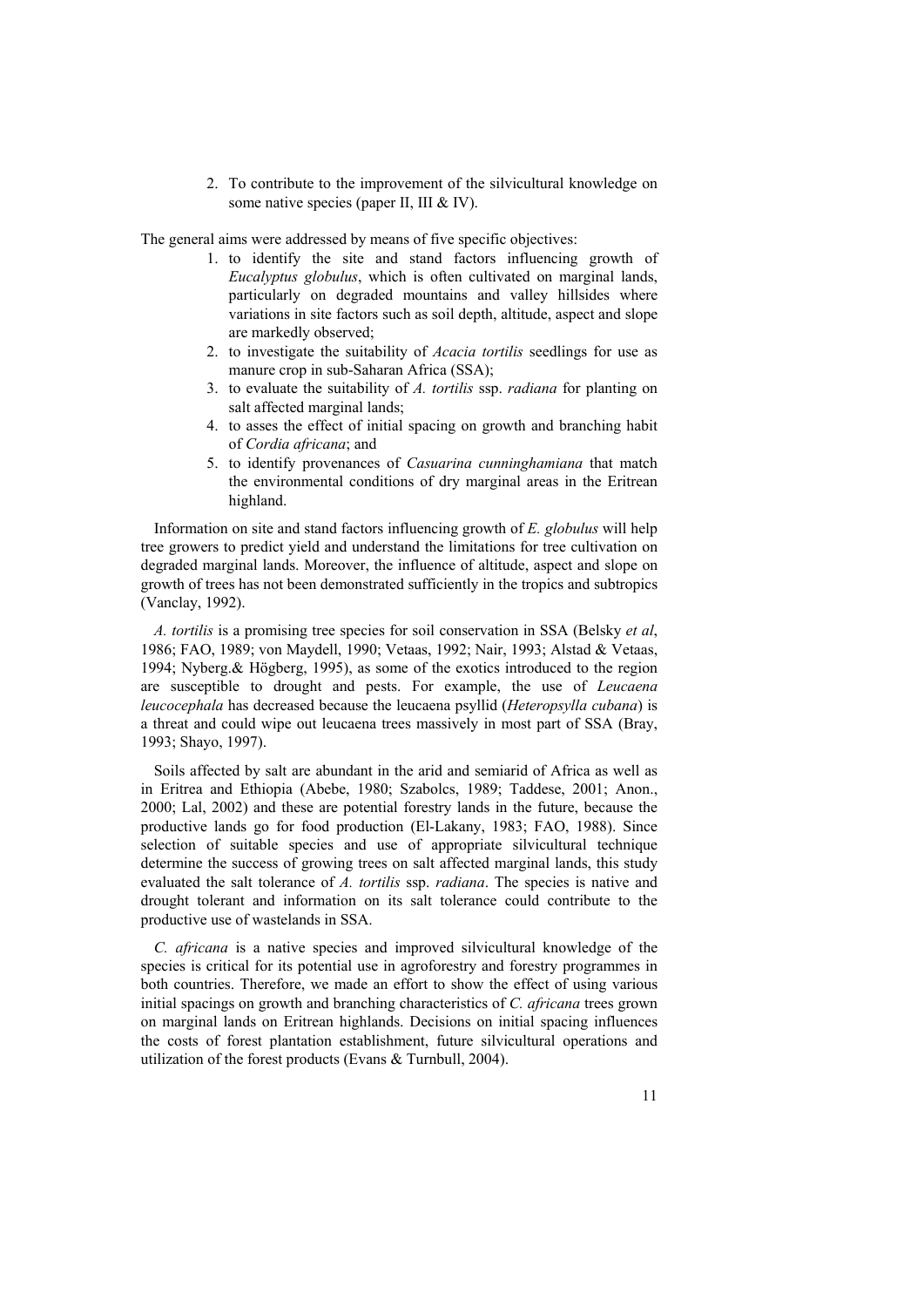*C. cunninghamiana* has an enormous potential as biomass producer and the establishment of profitable forest stands of such an important species is determined by the right choice of provenance, because a high level of genetic diversity exists within the species (Moran *et al*., 1989).

### **Materials and Methods**

### **Paper I: Growth performance of** *Eucalyptus globulus* **as influenced by stand and site factors in Cheleleka catchment, central Ethiopia**

The study was carried out in a 4 years old *Eucalyptus globulus* fuelwood plantation established in the Cheleleka catchment, central Ethiopia. Data on tree height and diameter were collected from 100 circular temporary sample plots established on 4 altitudinal contours starting from 2850 and ending at 3150 m a.s.l.; the interval between each contour was 100 m. The plot survivor trees, slope, aspect and soil depth were also recorded.

### **Paper II: The suitability of** *Acacia tortilis* **as an alternative tree manure crop to** *Leucaena leucocephala* **in sub Saharan Africa**

Seedlings of *Acacia tortilis* (Forssk.) Hayene were tested for their suitability for manure production. The reference species used was *Leucaena leucocephala* (Lam) De Wit, because it is the major supplier of transportable green manure in SSA cropping systems (Brewbaker, 1985; Nair, 1993; Meelu, 1994).The seeds of both species utilized in this experiment were obtained from northeast Tanzania (5°12′ S, 38°29′ E) and central Tanzania (6°20′ S, 36°80′ E) by the Tanzania Forest Research Institute.

The study was carried out on 6 months old seedlings of both species grown in the greenhouse. The seedlings were provided with equal water, liquid fertiliser (Wallco 51-10+43 mikro liquid fertiliser, Cederroth International AB, Sweden) and artificial light during a 12 h photoperiod. The seedlings were watered every third day to field capacity of the soil. Height, root collar diameter and biomass yields of the two species were recorded. The elemental composition, the watersoluble substances and the sulphuric acid lignin (Klason lignin) in the milled plant materials were also determined. Finally, growth, quality and chemical composition of the harvested biomass of both species were compared.

### **Paper III: Effects of NaCl on seedling growth, biomass production and water status of** *Acacia nilotica* **and** *A. tortilis*

The salt tolerance of *Acacia tortilis* (Forsk) Hayne ssp. *raddiana* (Savi) Brenan (accession. No. 01159/83) was tested using *Acacia nilotica* (L.) Wild ex. Del. ssp. *indica* (Benth.) Brenan (accession No. 01441/84) as a reference species, because it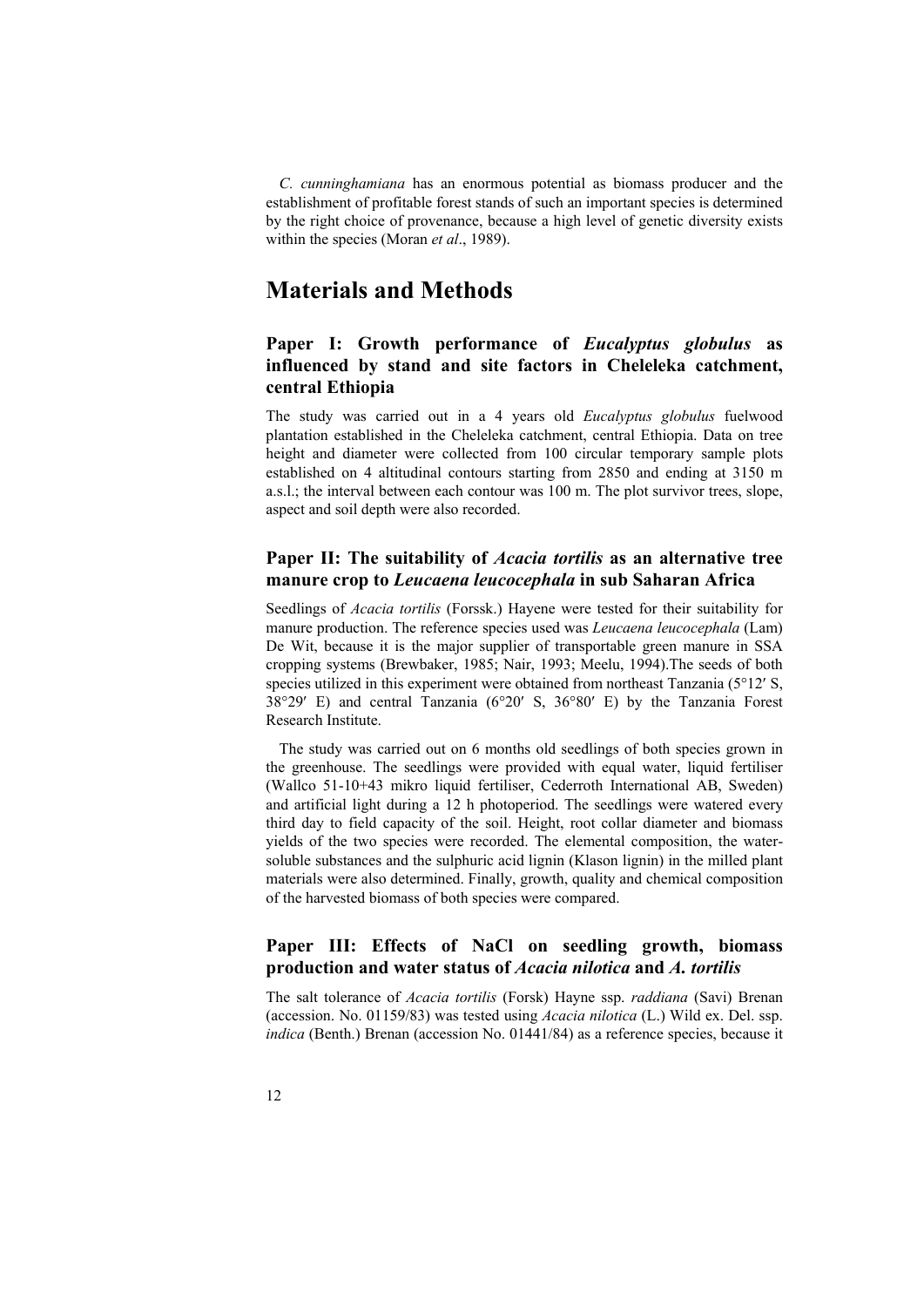is tolerant to salinity (FAO, 1989). The seeds of both species were obtained from the DANIDA Forest Seed Centre, Humlebaek, Denmark.

The salinization experiment was conducted for four weeks on two months old seedlings of *A. tortilis* ssp. *radiana* and *A. nilotica* ssp. *indica*. Seedlings were subjected to three levels of salt treatments. The treatment levels were solutions of 0 mM (control), 150 mM and 300 mM of NaCl. To avoid salt accumulations, seedlings were irrigated daily to field capacity with deionized water and pots were covered with thin plastic sheets to reduce evaporation.

Before the start and at the end of the experiment, we measured height, root collar diameter, stem and root dry biomass of seedlings. Leaf dry weight for *A. tortilis* seedlings grown at 150 mM and 300 mM NaCl could not be recorded, because their leaves were completely shed four weeks after the start of the salinization experiment.

Prior to the onset of any salinity treatment, seedlings of the two species differed in size and morphology. Therefore, the analyses for the seedlings (1) height (HT), (2) root collar diameter (RCD), (3) stem biomass (SB), and (4) root biomass (RB) were carried out by means of relative growth rates since plant growth is related to its initial size (Kozlowski & Pallardy, 1997). Thus, the relative height growth (RGR<sub>HT</sub>), relative root collar diameter growth (RGR<sub>RCD</sub>), relative stem biomass growth ( $RGR_{SB}$ ) and root biomass growth ( $RGR_{BB}$ ) were computed as:

| $RGR_{HT}$ (cm cm <sup>-1</sup> d <sup>-1</sup> ) = (ln HT <sub>f</sub> - ln HT <sub>i</sub> )/(t <sub>f</sub> - t <sub>i</sub> ) |  |
|-----------------------------------------------------------------------------------------------------------------------------------|--|
|-----------------------------------------------------------------------------------------------------------------------------------|--|

$$
RGR_{RCD} \text{ (mm mm}^{-1} \text{ d}^{-1}) = (\ln RCD_f - \ln RCD_i) / (t_f - t_i)
$$
 (2)

$$
RGR_{SB} (g g^{-1} d^{-1}) = (\ln SB_f - \ln SB_i)/(t_f - t_i)
$$
 (3)

$$
RGR_{RB} (g g^{-1} d^{-1}) = (\ln R B_f - \ln R B_i)/(t_f - t_i)
$$
 (4)

where HT, RCD, SB, and RB are height, root collar diameter, stem biomass, and root biomass of each seedling at the beginning (subscript i) and end (subscript f) of the salinization experiment, respectively. The  $t<sub>r</sub>-t<sub>i</sub>$  was the period of 30 days during which seedlings were subjected to various levels of NaCl concentration.

Before the final harvest, measurements on shoot water potentials (ψ) were conducted on 6 seedlings of *A. nilotica* and *A. tortilis* from all salt treatments in the morning (8:00 to 10:00 h solar time) and afternoon (13:00 15:00 solar time).

For evaluating  $RGR_{\text{HT}}$ ,  $RGR_{\text{RCD}}$ ,  $RGR_{\text{SB}}$  and  $RGR_{\text{RB}}$  of seedlings, we conducted a two-way factorial analysis with main factors species, salt treatment and their interaction. The effects of species, salt treatment and daytime and their interactions on shoot water potential  $(\psi)$  of seedlings were also investigated.

### **Paper IV: Influence of initial spacing on growth and branching characteristics of** *Cordia africana* **trees established on Eritrean highland**

The *Cordia africana* spacing trial was designed systematic (Fig. 1 of paper IV). For the experiment, twenty five  $(5 \times 5)$  six months old seedlings of *C. africana* were planted at spacings  $1 \times 1$  m,  $1.5 \times 1.5$  m,  $2.0 \times 2.0$  m,  $2.5 \times 2.5$  m,  $3.0 \times 3.0$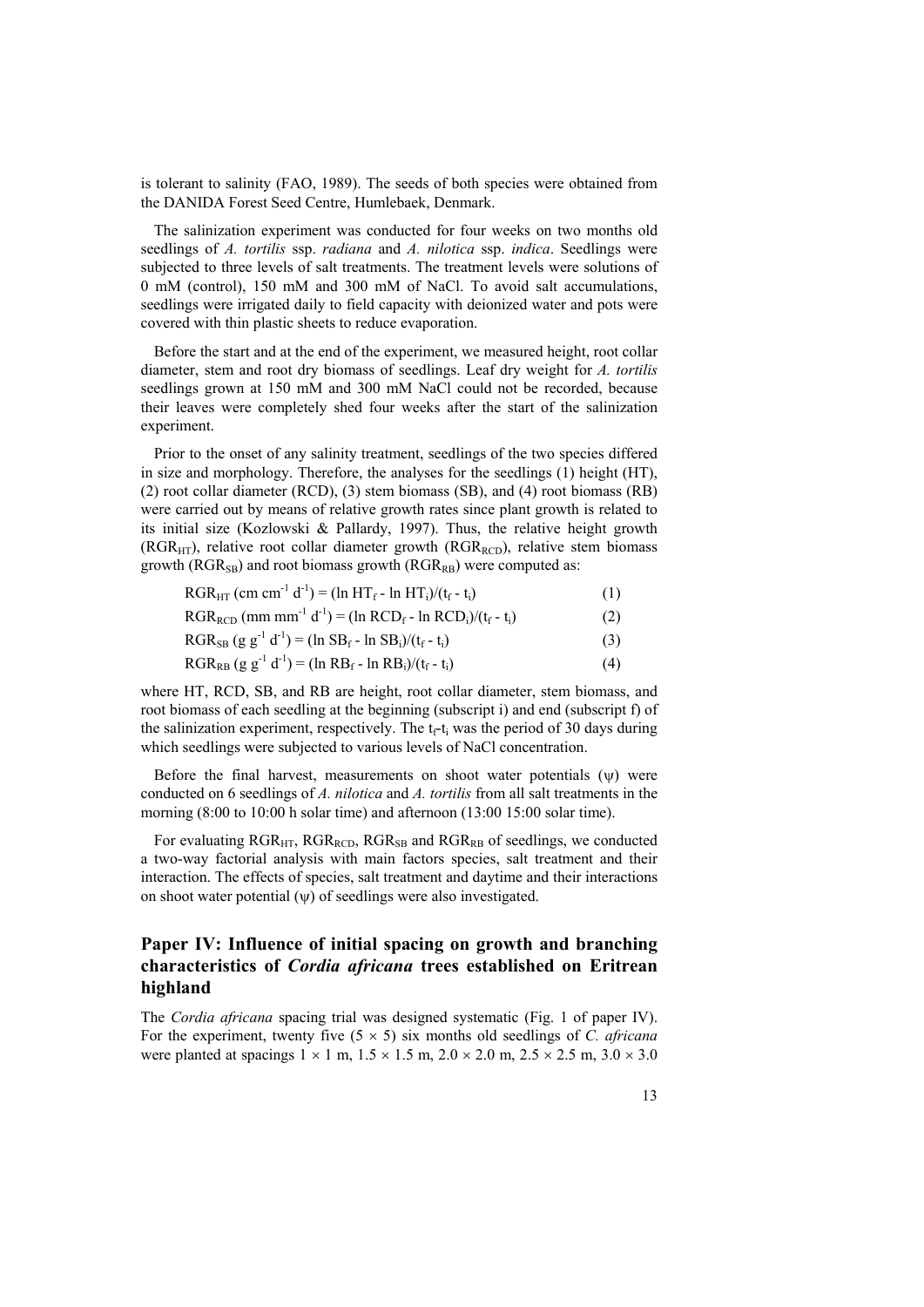m and  $3.5 \times 3.5$  m; these are equivalent to 1 m<sup>2</sup>, 2.25 m<sup>2</sup>, 4 m<sup>2</sup>, 6.25 m<sup>2</sup>, 9 m<sup>2</sup> and 12.25 m<sup>2</sup> in growing space per tree (GSPT), respectively.

Tree root collar diameter (RCD) and height (Ht) were measured at the age of 3.5 and 7.5 years. At both ages, survivor trees in each plot (STP) were counted to calculate the plot survival rate (SR). Nevertheless, tree parameters were measured on the innermost survivor trees (IST) in a plot to avoid any edge effect. In addition, tree crown diameter (CD), branch diameter (BD) and number of branches (NB) of trees were assessed 7.5 years after planting. To evaluate the recorded data, we used analysis of variance (ANOVA), correlation and regression analyses.

### **Paper V: Provenance variation in growth and survival of**  *Casuarina cunninghamiana* **grown at two sites in Eritrea**

*Casuarina cunninghamiana* provenance trials were established at Halhale and Merhano, Eritrea. Six provenances were included (Table 2) and each provenance was represented at both trial sites. The climate and vegetation period of Halhale and Merahano are summarised in papers IV and V. In both trials, a complete block design was used to study the effects of provenance, site and their interaction on tree height and root collar diameter. Each block has the same number of plots and each provenance was assigned randomly within each block. There were 25 trees per plot at  $2.0 \times 2.0$  m spacing.

Table 2. Locations of origin for the six provenances of *Casuarina cunninghamiana* tested at Halhale and Merhano, Eritrea

| Locality            | Latitude        | Longitude        | Altitude (m a.s.l.) |
|---------------------|-----------------|------------------|---------------------|
| Rolling stone       | 19°10'          | 146°20'          | 20                  |
| Murumbidgeer        | $35^{\circ}05'$ | 147°18'          | 230                 |
| Wcoonabarabran      | 31°12'          | $149^{\circ}11'$ | 670                 |
| <b>Brogoriverin</b> | 36°37'          | 149°50'          | 85                  |
| <b>Glennines</b>    | 29°50'          | 151°36'          | 1000                |
| Flagstone           | 27°38'          | 152°03'          | 200                 |

### **Results and Discussion**

### **Influence of site and stand factors on growth of** *Eucalyptus globulus*

Forest plantations in Eritrea and Ethiopia are often established on degraded mountain slopes and valley hillsides where marked changes in site factors such as altitude, aspect, slope and soil depth are experienced. In areas of marked relief, topographic variables such as altitude, aspect and slope could be the dominant forces controlling site productivity and tree growth (Ralston, 1964; Malcolm, 1976), because they influence the climate and soil development on the growing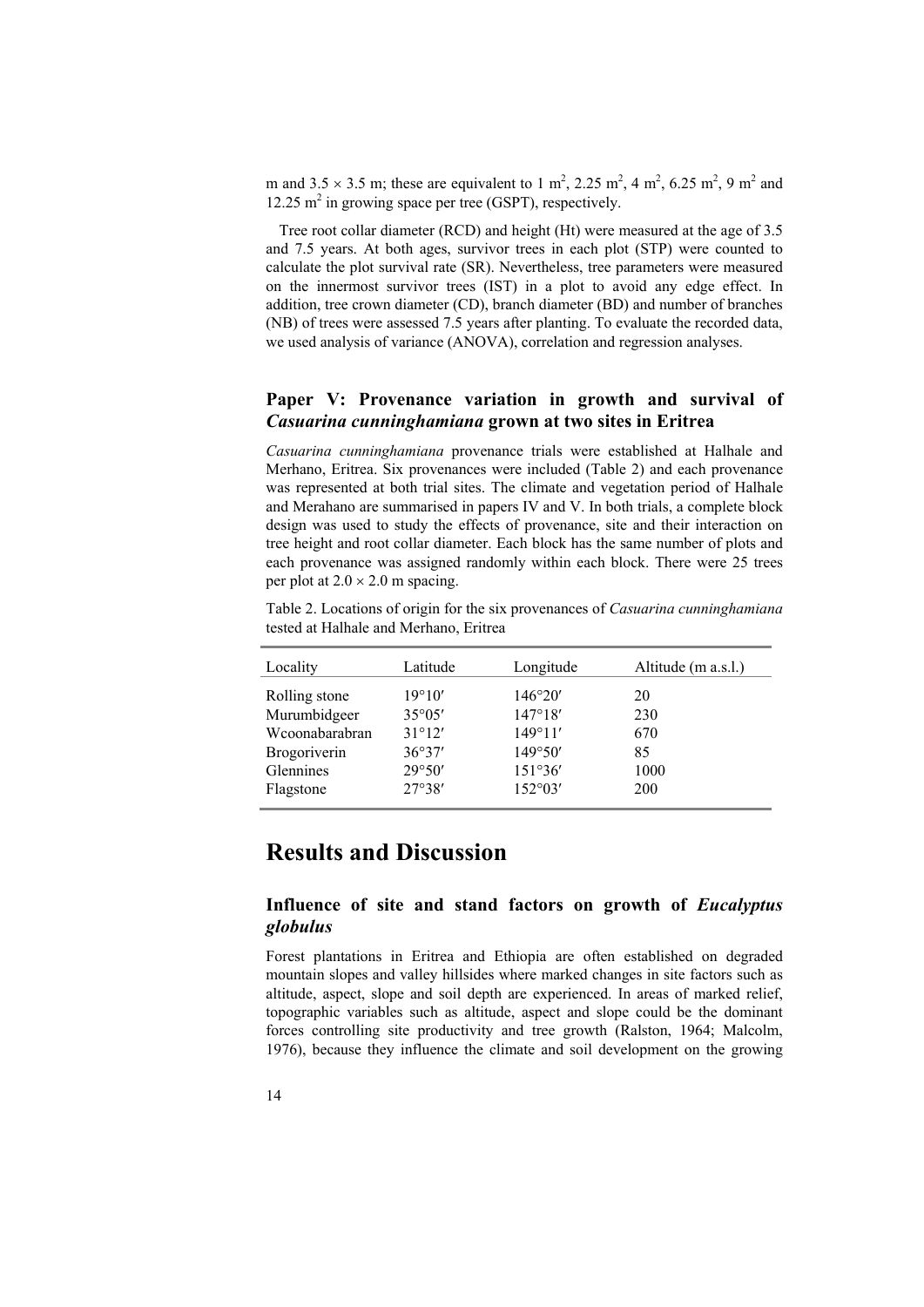site (Geiger, 1965; Rosenberg *et al*., 1983; Barry, 1992; McGregor & Nieuwolt, 1998). Nonetheless, not only topographic variables, but also competition between the surrounding vegetation and a planted tree affects tree growth and survival (Oliver *et al*., 1996; Jäghagen, 1997).



Figure 1. Responses of (a) mean diameter at breast height (MDBH) and (b) mean tree height (MTH) of *Eucalyptu globulus* to density at various topographic positions on the study area. (Data extracted from paper I)

In our study (paper I), height and diameter of trees declined with the number of trees surviving in a plot (Fig 1 on this page, Table 3 on the next page). In other words, we observed poor tree growth in plots where the survival rate was poor and this was contrary to the principle that increasing plant density per unit area reduces tree growth (Daniel *et al*., 1979). The cause for the poor survival rate and growth of the trees in excessively open plots is probably the result of failure in planting and the invasion of weeds. Moreover, the forest plantation where this study was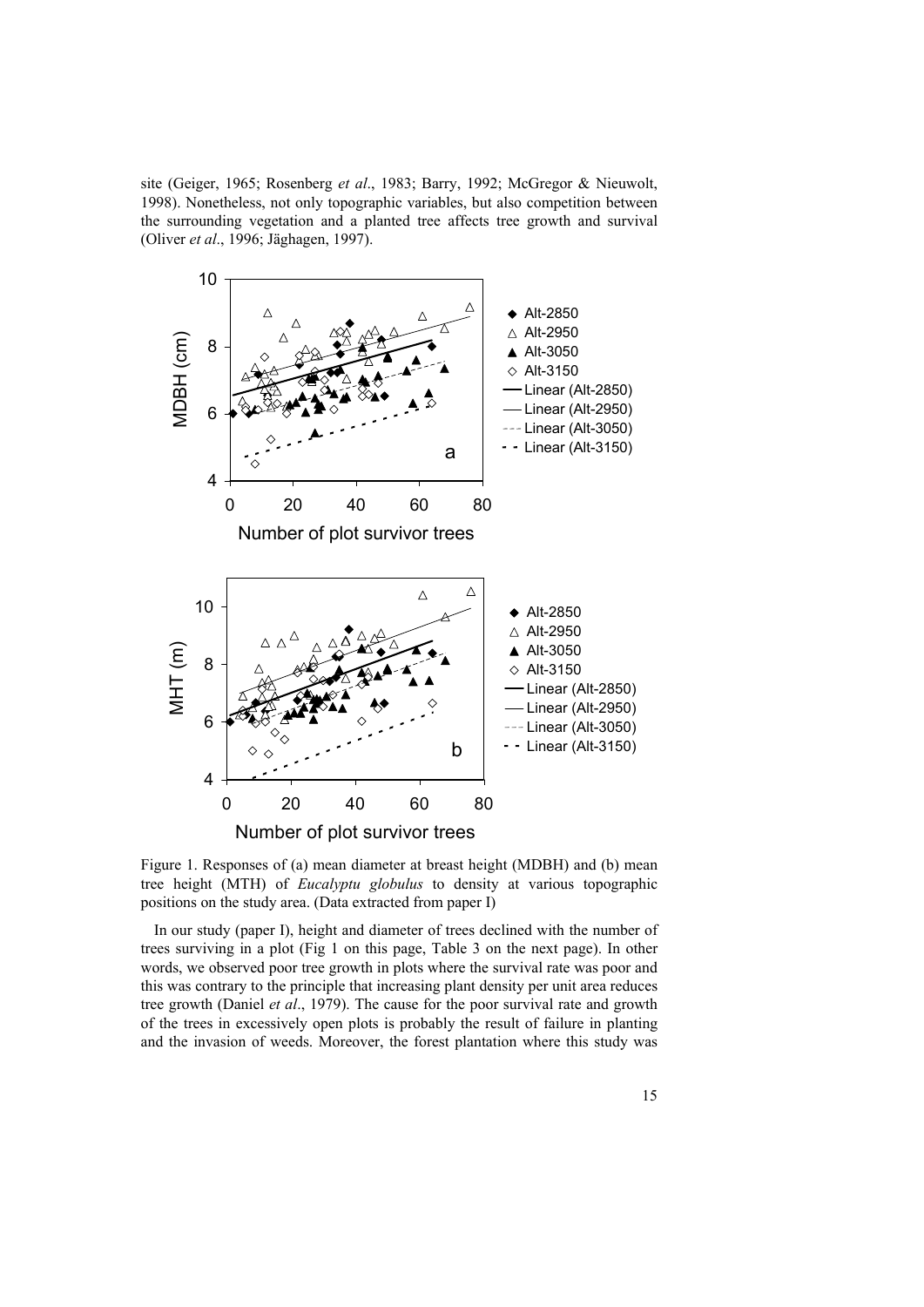conducted was young and not tended intensively after establishment. Consequently, excessively open plots were infested by weeds.

Except altitude, none of the site factors influenced tree growth in this study, (Table 2c in paper I). The gap between the trend lines in figure 1 (on previous page) indicates the difference caused by the variation in altitude. However, the study is lacking important variables such as habitat type, exposure, soil chemical and physical properties that may have influenced on tree growth performance and site productivity. Therefore, this study suggests further investigation on the impact of site factors on tree growth performance by including the variables that this study has missed out. Such information may improve our knowledge in mountain silviculture and the understanding of the limitations and possibilities for tree cultivation on tropical highlands.

Table 3**.** Estimates of the parameters for the regression equations, showing the relationships between tree growth and number of plot survivor trees (PST) of *Eucalyptus globulus* grown at different altitudes on central Ethiopian highland. (MDBH and MTH are mean diameter at breast height and mean tree height, respectively).

| Dependent<br>variable | Parameters       | Estimates | Standard<br>error | $t$ - Value | $P$ - Value |
|-----------------------|------------------|-----------|-------------------|-------------|-------------|
| MDBH                  | Constant         | 5.95      | 0.171             | 34.62       | < 0.0001    |
|                       | Altitude         |           |                   |             |             |
|                       | $2850 \text{ m}$ | 0.575     | 0.227             | 2.53        | 0.0130      |
|                       | $2950 \text{ m}$ | 0.965     | 0.177             | 5.45        | 0.0001      |
|                       | 3050 m           | $-0.158$  | 0.187             | $-0.640$    | 0.4023      |
|                       | 3150 m           | $-1,382$  |                   |             |             |
|                       | <b>PST</b>       | 0.062     | 0.004             | 6.62        | < 0.0001    |
| MTH                   | Constant         | 5.59      | 0.185             | 30.20       | < 0.0001    |
|                       | Altitude         |           |                   |             |             |
|                       | 2850 m           | 0.605     | 0.246             | 2.46        | 0.0158      |
|                       | 2950 m           | 1.248     | 0.191             | 6.52        | < 0.0001    |
|                       | 3050 m           | 0.022     | 0.203             | 0.11        | 0.9143      |
|                       | 3150 m           |           |                   |             |             |
|                       | PST              | 0.041     | 0.004             | 9.60        | < 0.0001    |

There is evidence for the occurrence of temperature inversions on mountain slopes and in valley hillsides in the Ethiopian highlands (Griffiths, 1972; Gamachu, 1984; Anon., 1988). Therefore, the probable cause for the best growth of *E. globulus* observed at an altitude of 2950 m or on the middle of valley hillsides is the formation of thermal belts or warm zones around this position. The thermal belts are warm zones on valley hillsides arising primarily from the formation of cold air trapped in the valley bottoms and the temperature inversion associated to it (Yashino cited in Kobayashi *et al*, 1994). However, the hypothesis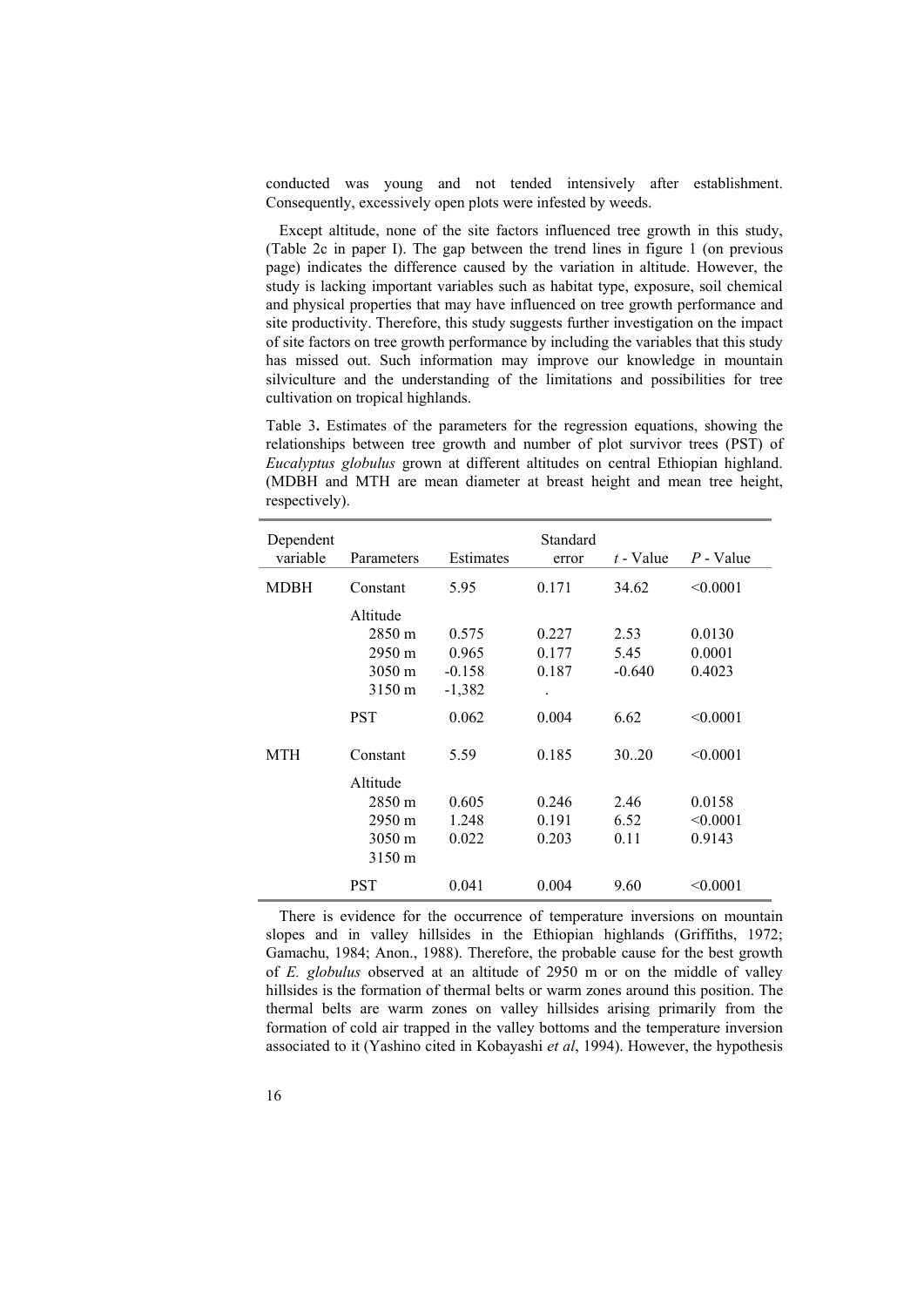needs to be tested. In addition, to understand the effect of altitude and thermal belt on tree growth, it requires knowledge of wind circulation, energy flow and water balance that have direct impact on the biochemical processes of wood production or tree growth on growing sites.

The soil depth of the study area ranged between 15 and 70 cm. Soils shallower than 50 cm before encountering rock or a hard root-restricting layer pose many constrains to plant growth (Sanchez *et al*., 2003). Therefore, shallow soils are associated to adverse ecological conditions (De Pauw *et al*., 2000). However, growth of *E. globulus* was not influenced by soil depth in this study. This implies that *E. globulus* is a species that can be recommended for planting on adverse environments with shallow soils on Ethiopian highlands. Nonetheless, this study suggests further investigation on the sustainability and profitability of planting *E. globulus* on shallow soils of the marginal lands of the Ethiopian highlands.

### **Suitability of** *Acacia tortilis* **for green manure production and afforestation of saline marginal lands**

The concentration of water-soluble substances (sugars, amino acids, and proteins; Marstorp, 1996) is an important factor affecting quality of green manure (Reinertsen *et al*., 1984; Collins *et al*., 1990; Palm & Rowland, 1997). Watersoluble extracts were significantly greater concentrated in the leaves of *Leucocephala leucocephala* than in those of *Acacia tortilis* (Paper II). This indicates that more degradable carbon is released from *L. leucocephala* leaves in the early stages of litter decomposition to support the growth of microorganisms compared to *A. tortilis* (Palm & Rowland, 1997). Consequently, there might be a high risk of losing a large fraction of nutrients (e.g. N, K and Mg) in the early stages of manure decomposition (Gosz *et al*.; 1973; Slapokas & Granhall, 1991; Takahashi, 1996; Villegas-Pangga *et al*., 2000). Therefore, the use of green manure with a high content of water-soluble components in sub-Sharan Africa (SSA) rainfed agriculture could be disadvantageous. Nutrient loss immediately after the rains start is possible, because young crops do not have well-developed root systems to take up nutrients released from the added green manure.

The amounts of nitrogen (N) and phosphorus (P) accumulated in *L. leucocephala* were not significantly different from those in *A. tortilis* (paper II). No significant difference was also found in the biomass yield of the two species. This suggests that *A. tortilis* may be used to produce green manure rich in N and P that are the most crop-production-limiting nutrients in the Tropics (Mugwira  $\&$ Haque, 1993). However, further studies under field conditions are recommended to confirm the results of this study and the sustainability of such a practice.

Acacias are often used for plantation on dry saline soils (Oba *et al.*, 2001; Tomar, *et al*., 2003). In paper III, we evaluated the tolerance of *Acacia tortilis* ssp. *radiana* to salinity compared with a known salt tolerance reference species *Acacia nilotica* ssp. *indica*, which is extensively used for rehabilitating alkaline and saline soils (Young, 1989; Dagar *et al*., 2001; De & Mitra, 2002; Goel & Behl, 2004) and can tolerate root zone salinity of up to 3% (approximately 520 mM NaCl salinity)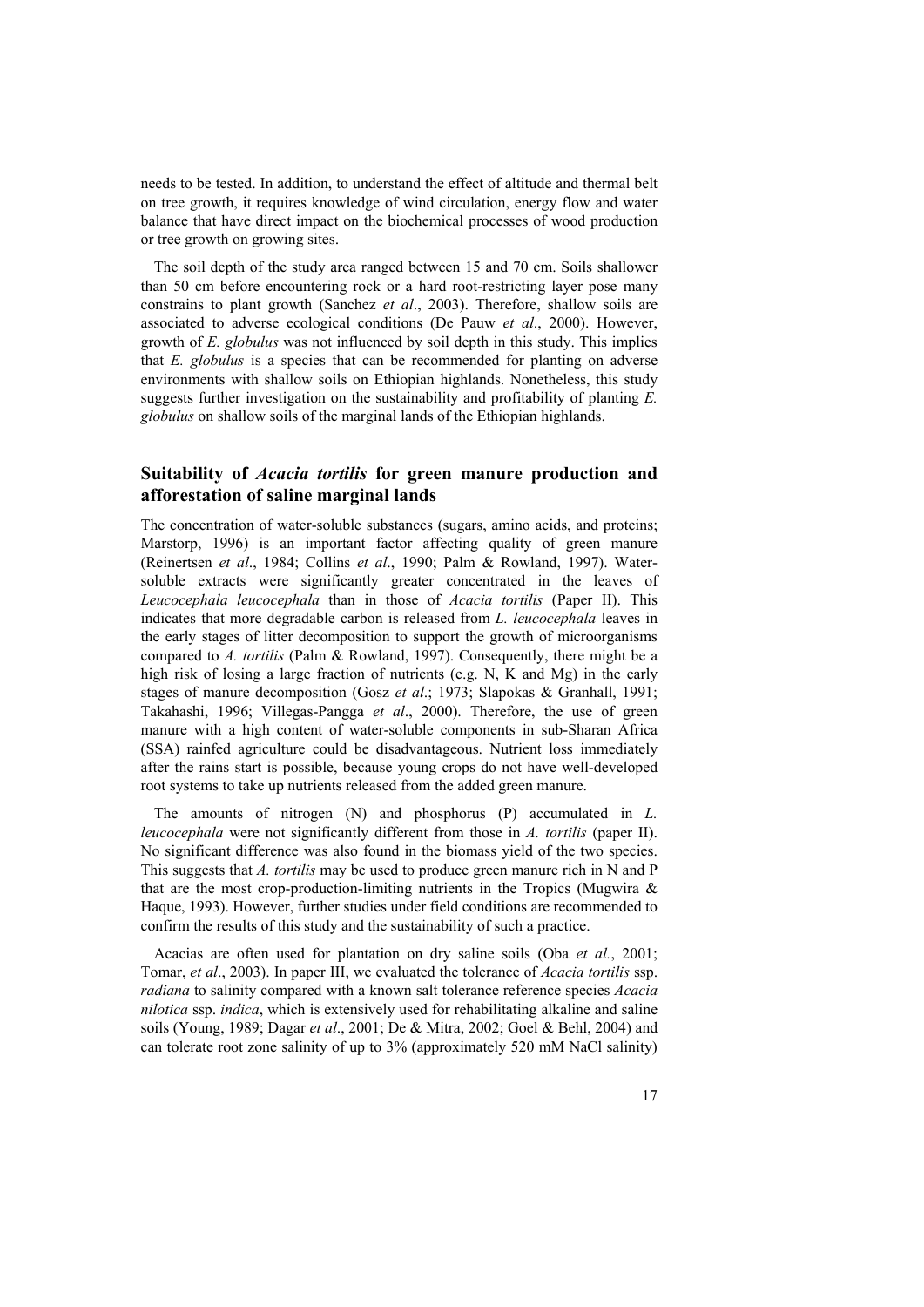(FAO, 1995). However, when both species were subjected to salinity, we found them similar in terms of growth, but different in terms of changes in seedling morphology (paper III); the canopy of the control seedlings was dense compared to those of the salt treated ones (Fig 2 on this page). Seedlings of *A. tortilis* treated with 150 mM and 300 mM NaCl started to exhibit stunted growth and begun to shed their lower leaves in the second week of the experiment, and shed their leaves completely in the fourth and third week after the start of the salinization experiment, respectively. In contrast to *A. tortilis,* seedlings of *A. nilotica* started to show stunted growth from the third week of the experiment and it was in the fourth week that those subjected to 300 mM salt concentration began to shed their leaves.



Figure 2. Morphological variation between treatments observed on seedlings of *Acacia nilotica* (A) and *A. tortilis* (B) four weeks after the start of various NaCl treatments.

The mechanisms how salt injures plant tissue and slows down growth are not yet fully understood (Munns, 1993; Allen et al., 1994; Fung et al., 1998). However, there is evidence for an impact of soluble salt on plant water relations (Allen et al., 1994; Fung et al., 1998). Increased soluble salt causes drought and nutrient stress, because it reduces the osmotic potential of soil solutions and hampers plant water and nutrient uptake (Greenway & Munns, 1980; Allen et al., 1994). In this study,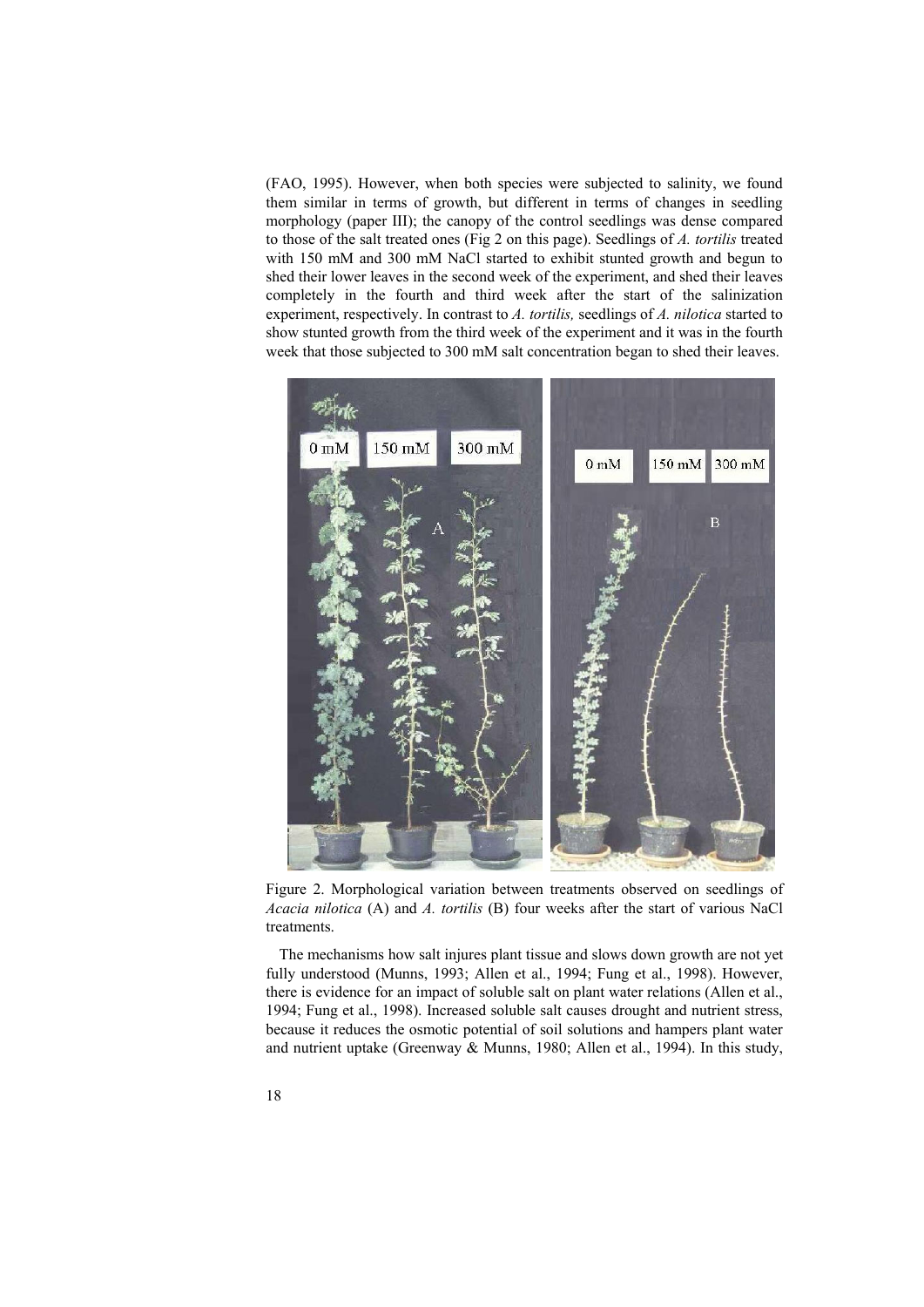though seedlings were watered daily and the soil on which they grew was always kept moist to field capacity, their shoot water potential  $(\psi)$  decreased with salinity. This supports the hypothesis that increased soluble salt in the root zone affects plant water potential negatively (Greenway & Munns, 1980; Allen et al., 1994).

The two acacias in this study exhibited a rapid change in phenology with no symptoms of necrosis detected on their dead fallen leaves. According to Munns (1993), leaves of sensitive genotypes die because salts arrive faster or because cells are unable to compartmentize the salt in vacuoles to the same high concentration compared to tolerant genotypes. However, both *A. tortili*s and *A. nilotica* are drought-deciduous tree species (Ross, 1979; Webb *et al*., 1984). During drought seasons when plants suffer from water deficit or water stress, they abscise their leaves. This sort of leaf abscission is characteristic for arid plants and helps them to control water relations and avoid drought-induced water deficits. In this investigation, we observed *A. tortilis* (Fig. 2A) and *A. nilotica* (Fig. 2B) shedding their leaves after both species were subjected to salt stress. From the results of this study, it is not clear whether salt-induced drought or the toxic effect of the salt ions or both caused the leaf abscission. Nonetheless, loss of these leaves affects the supply of assimilates to the growing regions and thereby affects growth and biomass accumulation.

Field trials with acacias grown on salt affected marginal lands indicate that both species are tolerant to salinity (e.g. Tomar, *et al*., 2003). However, we found both species sensitive to salinity values within the tolerance range previously reported for *A. nilotica*. The reason for the discrepancy of results might be the variation between the genetics and seed sources of the materials used in both trials, because plant tolerance to salinity is controlled by genetics (van der Moezel *et al*., 1991; Heth & Macrae, 1993; Nabil & Condret, 1995; Fung *et al*.; 1998; Marcar, *et al*., 2002) as well as seed source environment (Sands, 1981; Crang *et al*., 1990). Seeds from non-saline environments have poor germination and subsequent seedling growth when subjected to salinity (Sands, 1981; Craig *et al*., 1990). The results from this study suggests screening tests involving various ecotypes and genotypes of both species, because it is promising to find suitable trees for the afforestation of salt affected soils in arid and semiarid Africa. In addition, there might be other provenances and/or ecotypes of both species that are more tolerant to NaCl salinity, for example among the *A. tortilis* genotypes growing naturally around soda lakes (Fagg & Stewart, 1994; Gates & Brown, 1988).

#### **Effect of growing space on growth and branching habit of** *Cordia africana* **trees**

*C. africana* trees planted at wider spacing grew faster than those grown at narrow spacing (Figs 3a  $\&$  3b on the coming page; Table 4 on page 21). Therefore, planting *C. africana* trees at wider spacing on dry marginal lands could be beneficial in terms of growth; it avoids competition for soil moisture, light and nutrients in dry regions (FAO, 1989; Lamprecht, 1989). However, growing *C. africana* trees at wider spacing could be disadvantageous in terms of stem quality. Trees at wider spacing had bigger branches or knots than those at narrow spacing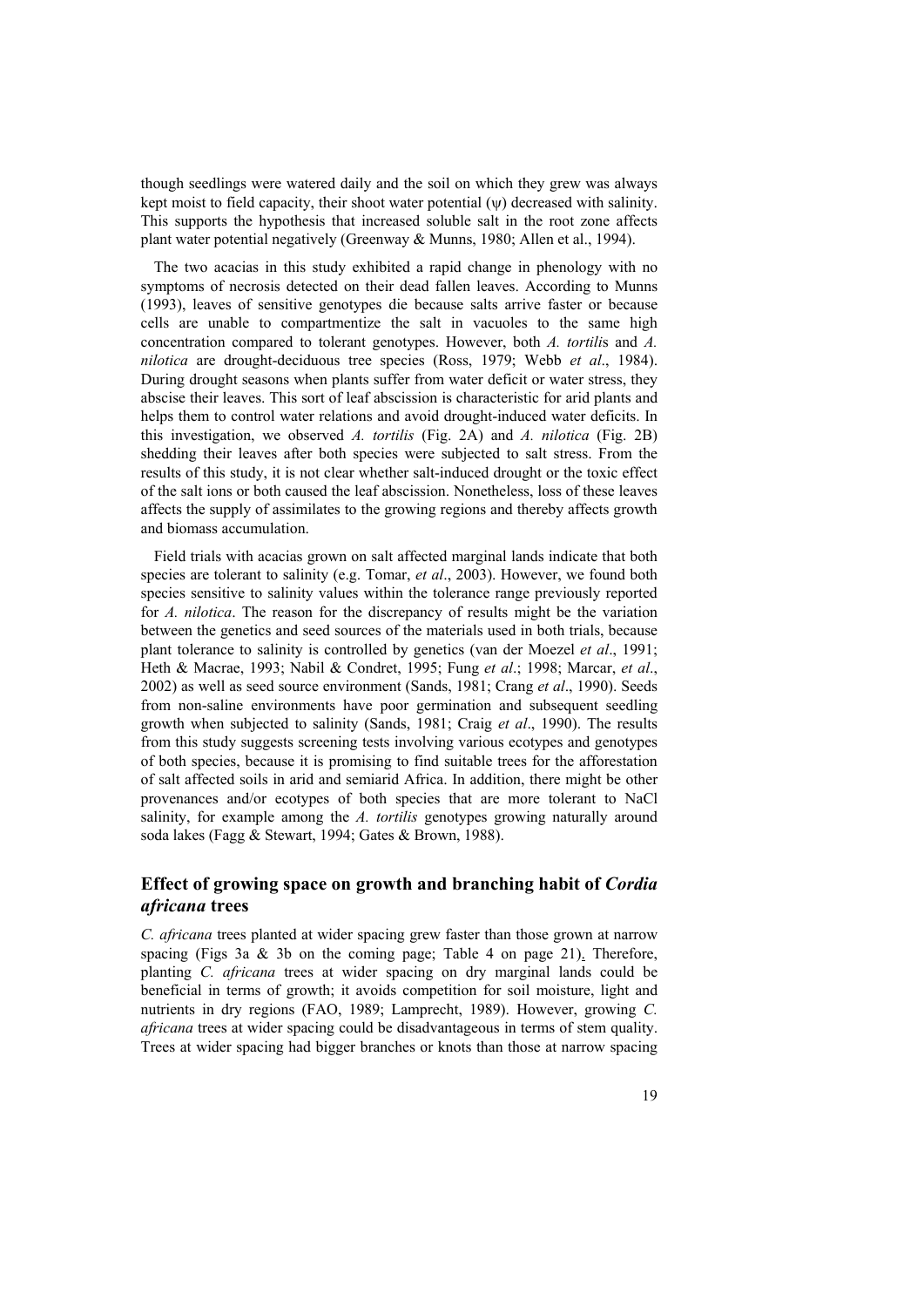(Fig. 4a on this page; Table 5 on the next page) and bigger branches or knots are factors that degrade the value and quality of its logs (Daniel *et al*., 1999; Zobel & van Buijtenen, 1989; Haygreen & Bowyer, 1996). Therefore, it is necessary to minimize the effects of these factors to increase the quality and value of wood from *C. africana* trees. To improve stem quality and enhance growth of *C. africana* trees, this study suggests the establishment of closely spaced plantations followed by thinnings as soon as the water and nutrient requirements of the planted trees increase.



Figure 3. The influence of growing space per tree (GSPT) on (a) mean tree rootcollar-diameter (MRCD) at the age of 3.5  $(\Diamond)$  and 7.5 years  $(\diamond)$ , (b) mean periodic annual increment in tree root-collar-diameter (MPAI<sub>RCD</sub>), for *Cordia africana* trees.



Figure 4. The influence of growing space per tree (GSPT) on (a) mean branch diameter (MBD) and (d) mean crown diameter (MCD) for *Cordia africana* trees.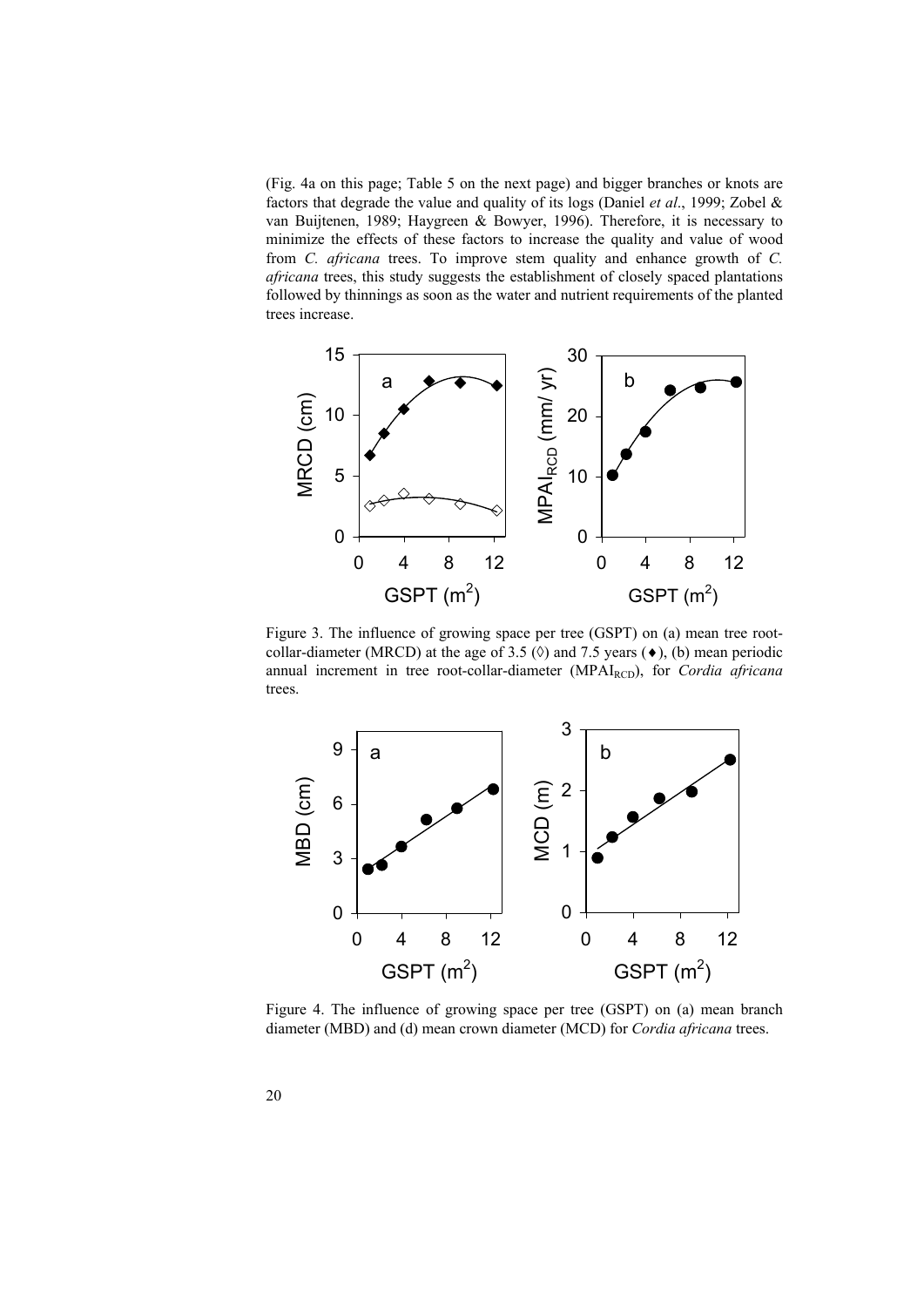Table 4. Regression equations, depicting the relationships between growth characteristics and growing space per tree (GSPT) for trees of *Cordia africana* established on Eritrean highland, following the equation  $Y = \alpha + \beta_1 (GSPT) + \beta_2$  $(GSPT)^2$ . Y is the dependent variable, i.e., mean tree root-collar-diameter (MRCD) 3.5 (subscript i) and 7.5 (subscript f) years after planting and mean periodic annual increment in tree root-collar-diameter (MPAI<sub>RCD</sub>);  $\alpha$ ,  $\beta$ <sup>1</sup> and  $\beta$ <sup>2</sup> are regression coefficients; n is the number of assessed plots;  $R^2$  is the coefficient of determination.

| Dependent                                            |                                                          |                                    | Estimated parameters and coefficients   |                       |                                  |                          |
|------------------------------------------------------|----------------------------------------------------------|------------------------------------|-----------------------------------------|-----------------------|----------------------------------|--------------------------|
| variable<br>n                                        | $\alpha$                                                 |                                    |                                         |                       |                                  | $R^2$                    |
| $MRCD_i$<br>MRCD <sub>f</sub><br>MPAI <sub>RCD</sub> | $6 \quad 2.41**$<br>$6 \quad 5.05***$<br>$6\quad 6.40**$ | $0.296$ NS<br>$1.762**$<br>$371**$ | $-0.0267$ NS<br>$-0.096**$<br>$-0.176*$ | 591<br>89.88<br>73.18 | 0 0 9 1 1<br>0 0 0 2 1<br>0.0028 | 0.798<br>0.984<br>0.9791 |

NS= not significant, \* significant at  $P \le 0.05$  and \*\* significant at  $P \le 0.01$ 

Table 5. Regression equations, depicting the relationships between the stem quality indicators and growing space per tree (GSPT) for trees of *Cordia africana* grown on Eritrean highland, following the equation  $Y = \alpha + \beta$ <sup>1</sup> (GSPT). Y is the dependent variable, i.e., mean tree crown diameter (MCD) and mean tree branch diameter (MBD);  $\alpha$ , and  $\beta$  are regression coefficients; n is the number of assessed plots;  $R^2$  is the coefficient of determination.

| Dependent                |   |                       | Estimated parameters and coefficients |                 |                  |                |  |  |
|--------------------------|---|-----------------------|---------------------------------------|-----------------|------------------|----------------|--|--|
| variable                 | n | $\alpha$              |                                       |                 |                  | $R^2$          |  |  |
| <b>MCD</b><br><b>MBD</b> |   | $0.919**$<br>$2.02**$ | $0.131**$<br>$0.410**$                | 87.02<br>134.93 | 0.0007<br>0.0003 | 0.996<br>0.971 |  |  |

\*\* significant at  $P \le 0.01$ 

*C. africana* is an indigenous tree that farmers deliberately preserve on their farm, because it improves soil fertility (Mugendi & Nair, 1997). However, the increasing canopy size with growing space (Fig. 4b; Table 5) can be disadvantageous in agroforestry applications, because it might reduce the light intensity reaching the crops through shading that may ultimately lead to reduction in crop yield. Therefore, the results of this study suggest further research on the potential of the species to alter the surrounding light, moisture and its impact on crop production to improve the traditional agroforestry practice using *C. africana* trees.

#### **Provenance variation in growth and survival of** *Casuarina cunninghamiana*

There are several studies suggesting that early survival, height and volume growth of *C. cunninghamiana* are influenced by provenance, site and their interaction (e.g.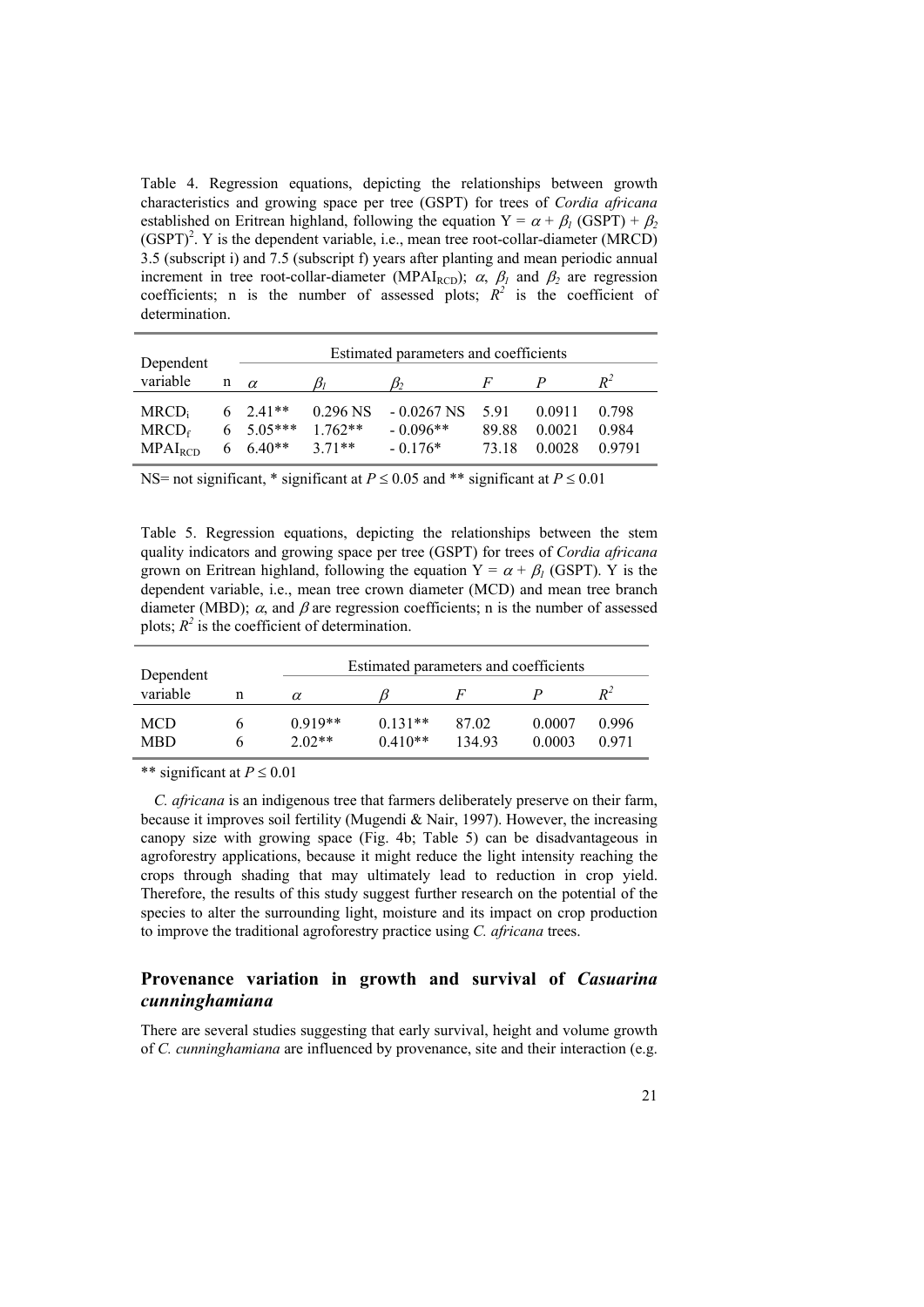El-Lakany, 1990; El-Lakany & Shepherd, 1983; Merwin *et al*., 1995; Weinstein, 1993). We observed an effect of provenance on height growth rate of *Casuarina cunninghamiana* (paper V; Fig 5 on this page).

In general, *C. cunninghamiana* grows faster than leguminous and noneleguminous indigenous trees planted for biomass production in dry marginal lands of Eritrean highlands (Fig. 3 in paper V). Nonetheless, within the species, the provenance of 'Bega' (BG) grew slower in height than provenances of 'Coonabarabran' (CN), 'Flag stone' (FS), and 'Rollingstone' (RS) across the sites (Fig 5). Its least square (LS) means for plot mean relative periodic annual increment in tree height (LSM<sub>RPAIHT</sub>) was significantly different from those of CN  $(P = 0.0033)$ , FS ( $P = 0.0456$ ) and RS ( $P = 0.0093$ ). Moreover, early vigour, survival and adaptability of these provenances were above the average (paper V). Therefore, these three provenances should be considered for use in the future afforestation and agroforestry programmes in dry regions of SSA with climate and soil conditions similar to the Eritrian highland. However, the use of the three provenances must be controlled, because they can behave as weeds especially along canals and watercourses (Nair, 1993).



Figure 5. Least square means of relative periodic annual increment in height (LSMRPAIHT) for various provenances of *Casuarina cunninghamiana* grown for 3.5 years after establishment at Halhale and Merhano on Eritrean highland. BG, CN, FS, GN,' RS and 'UC are 'Bega', 'Coonabarabran' ,'Flag Stone' , 'Glen Innes' , 'Rolingstone' and 'Uriarra Crossing' provenances of the species, respectively.

If the purpose of the management is to produce high valued timber, the decision which of the provenances of *C. cunninghamiana* should be used must be made carefully, because the good initial performance of the CN, FS and RS provenances could be followed by a later slowdown, lack of vigour, dieback, poor form or even death (Zobel *et al*., 1987). Therefore, it is important to make long-term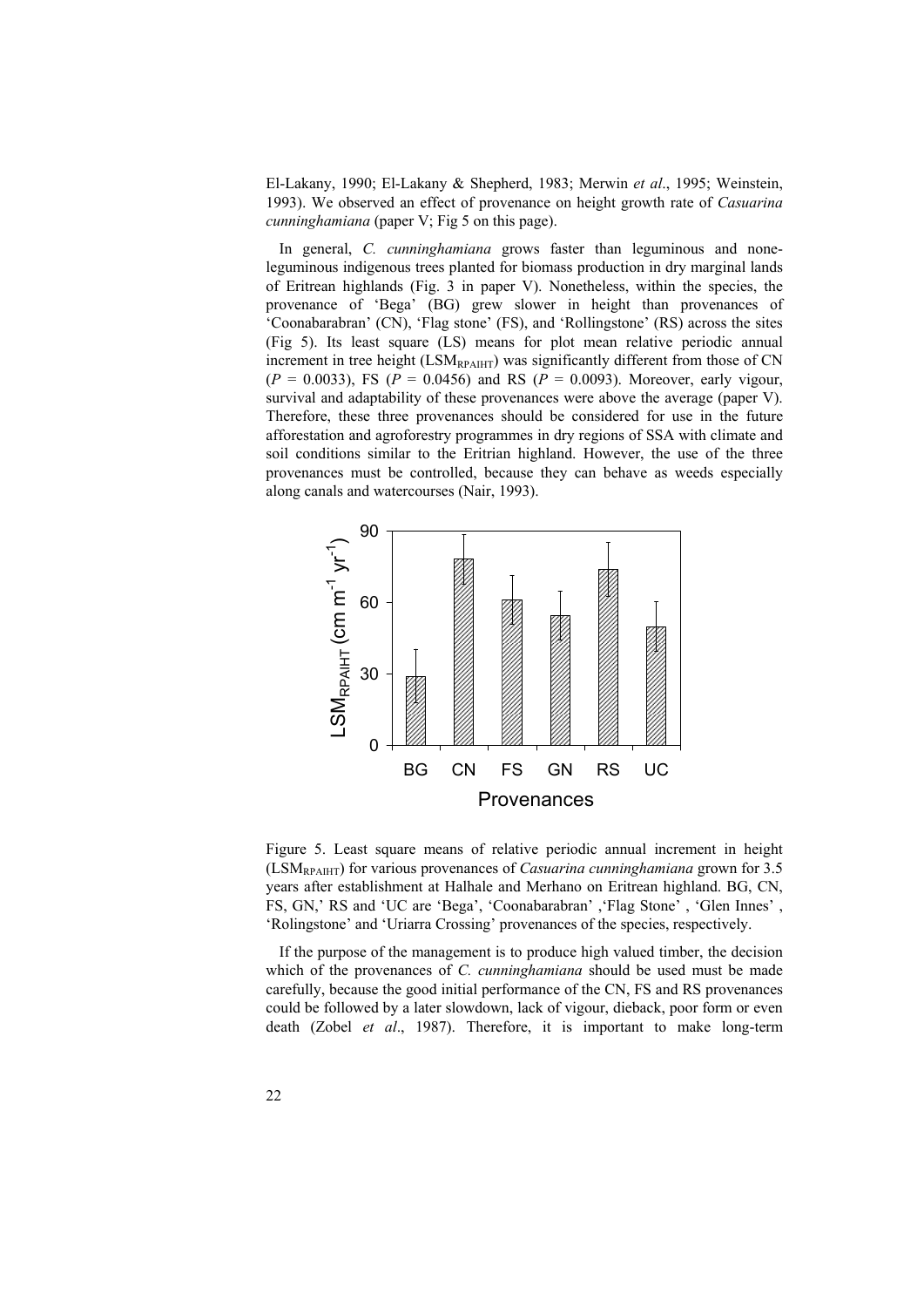investigations on the suitability and stability of the provenances before they are widely spread in the region.

# **Conclusions**

The thesis gives recommendations for the appropriate choice and silviculture of some tree species and provenances to be used for the afforestation of adverse sites in Africa, especially Eritrea and Ethiopia.

Growth of *Eucalyptus globulus* was influenced by altitude and stand density (i.e., the number of survivor trees per plot), but not by aspect, soil depth and slope. The insignificant impact of soil depth on growth of *E. globulus* in this study implies that the species is suitable to plant in adverse environmental conditions associated with shallow soils on the Ethiopian highlands. Nevertheless, this needs further investigation on the sustainability and profitability of planting *E. globulus* on shallow soils in the region.

*Acacia tortilis* may be used to produce green manure rich in N and P that are the most crop-production-limiting nutrients in the Tropics, because both biomass production and nutrient contents were similar compared to *Leucaena leucocephala*. However, the sustainability of a practice using *A. tortilis* as green manure should be confirmed in the field.

*Acacia tortilis* ssp. *raddiana* originating from Gezira, the Sudan, was sensitive to salinity. However, the species is widely distributed in the SSA and there might be other provenances and/or ecotypes of the species that are more tolerant to salinity. **S**creening tests involving various ecotypes and genotypes of the species should be performed.

Planting *Cordia africana* trees at wider spacings could enhance growth, but this practice still can be disadvantageous, because it increases the branch (knot) size and therefore has negative impact on stem quality.

Provenances of *Casuarina cunninghamian* varied in terms of growth and the provenances 'Coonabarabran' (CN), 'Flag stone' (FS), and 'Rollingstone' (RS) performed best among the material tested in semiarid areas of the Eritrean highlands. These three provenances could be used for firewood and small pole production, if their distribution can be controlled particularly along canals and watercourses.

## **References**

- Abebe, M. 1980. State of soil science development for agriculture in Ethiopia. *Ethiopian Journal of Agricultural Science* 2: 139-157.
- Alexandratos, N. 1995. World Agriculture: Towards 2010. FAO and John Willey & Sons Ltd. Chichester, UK. 488 pp. ISBN 0-471-95540-X.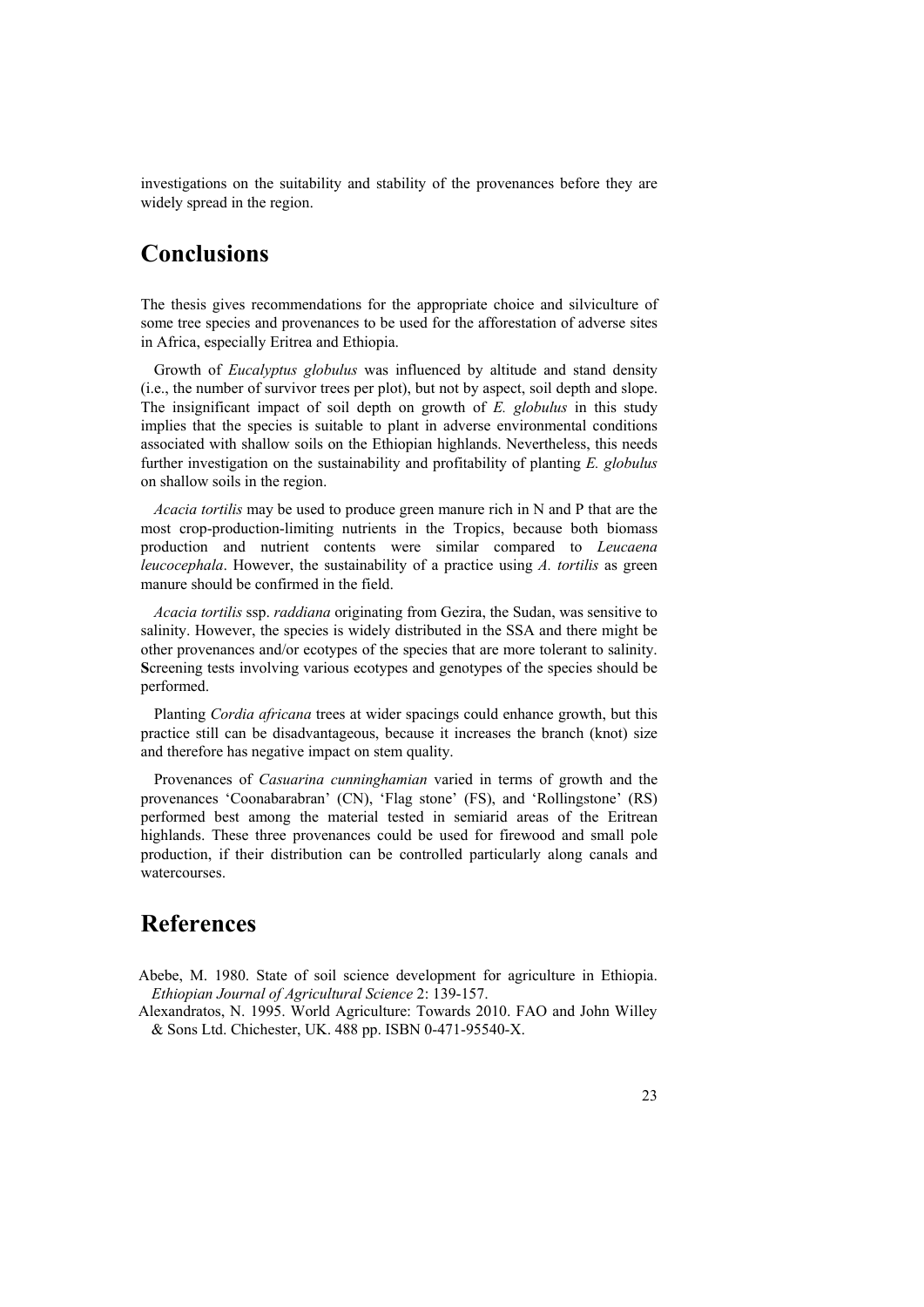- Allen, J.A., Chambers, J.L. & Stine, M. 1994. Prospects for increasing the salt tolerance of forest: a review. *Tree Physiology* 14:843-853.
- Alstad, G. & Vetaas, O.R. 1994. The influence of *Acacia tortilis* stands on soil properties in arid north-eastern Sudan. *Acta Oecologica* 15: 449-460
- Anthofer, J., Hanson, J. & Jutzi, S.C. 1998. Wheat growth as influenced by application of agroforestry-tree prunings in Ethiopian highlands. *Agroforestry Systems* 40: 1-18.
- Anderson, D. 1987. *The economics of afforestation: A case study in Africa*. John Hopkins University Press. Baltimore, USA. 86 pp. ISBN 0-8018-3552-6.
- Anon., 1988. *National atlas of Ethiopia*. Ethiopian Mapping Authority. Addis Abeba, Ethiopia. 76 pp.
- Anon., 2000. *Eritrea: land productivity management initiative*. Ministry of Agriculture/Asmara University. Asmara, Eritrea. 231 pp.
- Barry, R.G. 1992. *Mountain weather and climate.* 2nd edition, Routledge. London, UK. 313 pp. ISBN 0-415-07113-5.
- Becker, M., Ladha, K. & Ottow, J.C.G. 1990. Growth and nitrogen fixation of two stem nodulating legumes and their effect as green manure on lowland rice. *Soil Biology and Biochemistry* 22: 1109-1119.
- Belsky, A.J., Amundson, R.G., Duxbury, J.M., Riha, S.J., Ali, A.R. & Mwonga, S.M. 1989. The effects of trees on their physical, chemical, and biological environments in a semi-arid savanna in Kenya. *Journal of Applied Ecology* 26: 1005-1024.
- Best, G. 1992. *The role of renewable energy technologies in rural development*. In: Energy for rural development: proceedings of the United Nations group of Experts on the role of new and renewable sources of energy in integrated rural development, organized by the New and Renewable Sources of Energy Section, Department of International Economic and Social Affairs (DIESA), United Nations, at Stockholm Sweden, 22-26 January 1990 (Eds. M.R. Bhagavan & S. Karekezi). Zed Books Ltd, New Jersey, USA, pp 3-37. ISBN 1-85649-037-8.
- Boland, D.J., Brooker, M.I.H., Chippendale, G.M., Hall, N., Hyland, B.P.M., Johnston, R.D., Klenig, D.A. and Turner, J.D. 1984. Forest trees of Australia, 4th edition. Nelson and CSIRO, Melbourne, 687 pp.
- Bray, R.A. 1993. *The Leucaena Psyllid*. In: Forage Tree Legumes in Tropical Agriculture. (Eds. R.C. Gutteridge & H.M. Shelton). CAB International, Wallingford, UK, pp 283-291. ISBN 0-85198-868-7.
- Brewbaker, J.L. 1985. Short rotation forestry in tropical areas. In: Bioenergy 84 : the proceedings of an international conference on bioenergy held on 15-21 June 1984 at the Swedish Trade Fair Centre, Göteborg, Sweden. Vol. 1, Bioenergy state of the art. (Eds. H. Egnéus & Ellegård A.). Elsevier, London, UK, pp 58-78. ISBN 0-85334-346-2.
- Collins, H.P., Elliott, L.F., Rickman, R.W., Bezdicek, D.F. & Papendick, R.L. 1990. Decomposition and interaction among wheat residue components. *Soil Science Society of America Journal* 54: 780-785.
- Craig, D.F., Bell, D.T. & Atkins, C.A. 1990. Response of salt and waterlogging stress of ten taxa *Acacia* selected from naturally saline areas of Western Australia. *Australian Journal of Botany* 38: 619-630.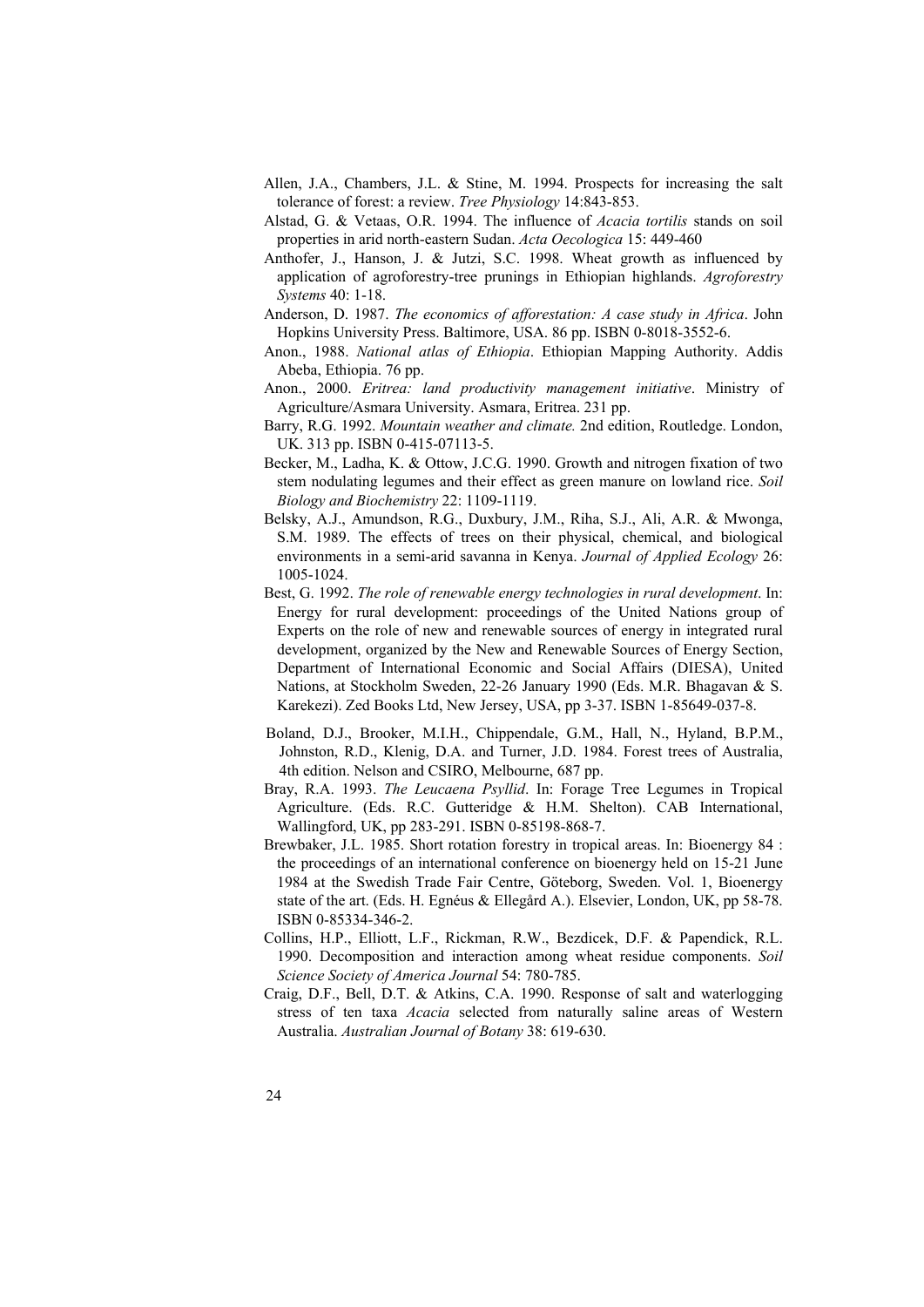- Dagar, J.C., Sungh, G. & Singh, N.T. 2001. Evaluation of forest and fruit trees used for rehabilitation of semiarid alkali-sodic soils in India. *Arid Land Research and Management* 15: 115-133.
- Daniel, T.W., Helms, J.A. & Baker, F.D. 1979. *Principles of Silviculture*. 2nd edition. McGraw-Hill. New York, USA. 500 pp. ISBN 0-07-015297-7.
- De Pauw, E., Göbel, W. & Adam, H. 2000. Agrometeorological aspects of agriculture and forestry in the arid zones. *Agricultural and Forest Meteorology* 103: 43-58.
- De, S. & Mitra, A.K. 2002. Reclamation of mining-generated wastelands at Alkusha-Gopalpur abandoned open cast project, Raniganji Coalfield, eastern India. *Environmental Geology* 43: 39-47.
- Eldridge, K., Davidson, J., Hardwood, C. & van Wyk, G. 1993. *Eucalyptus domestication and breeding*. Clarendon Press. Oxford, UK. 288 pp. ISBN 0-19- 854149-X.
- El-Lakany, M.H. 1990. *Provenance trial of Casuarina glauca and C. cunninghamiana*. In: Advances in *Casuarina* Research and Utilization. (Eds. M.H. El-Lakany, J.W. Turnbull & J.L. Brewbaker). American University in Cairo, Desert Development Center, Cairo, Egypt, pp 12-22.
- El-Lakany, M.H. & Shepherd, K.R. 1983. Variation in seed germinability, seedling growth and biomass between provenances of *Casuarina cunninghamiana* Miq. and *C. glauca* Sieb. *Forest Ecology and Management* 6: 201-216.
- Evans, J. & Turnbull, J. 2004. *Plantation forestry in the tropics: the role, silviculture and use of planted forests for industrial, social, environmental and agroforestry purposes*. 3rd Edition. Oxford University Press. Oxford, UK. 467pp. ISBN 0-19-852994-5.
- Fagg, C.W. & Stewart, J.L. 1994. The value of *Acacia* and *Prosopis* in arid and semiarid environments. *Journal of Arid Environments* 27: 3-25.
- FAO (Food and Agrcultural organization of the United Nations) 1981. *Eucalyptus for planting.* FAO. Rome, Italy. 677pp. ISBN 92-5-100570-2.
- FAO 1984. *Protect and produce: soil conservation for development*. FAO. Rome, Italy. 40 pp.
- FAO 1988. *Salt affected soils and their management.* FAO soils bulletin 39. FAO. Rome, Italy. 131 pp. ISBN 92-5-102686-6.
- FAO 1989. *Arid Zone Forestry*. FAO Conservation Guide No. 20. FAO. Rome, Italy. 143 pp. ISBN 92-5-102809-5.
- FAO 1995. *Role of Acacia species in the rural economy of dry Africa and the Near East*. FAO Conservation Guide 27. FAO, Rome, Italy. 56 pp. ISBN 92-5- 103651-9.
- Fung, L.E., Wang, S.S., Altman, A. & Hütterman, A. 1998. Effect of NaCl on growth, photosynthesis, ion and water relations of four popular genotypes. *Forest Ecology and Management* 107: 135-146.
- Fuware, J.A. 1992. Combating fuelwood crisis in Africa and Latin America. *Scottish Forestry* 46: 136-143.
- Gamachu, D. 1984. Some patterns of alatitudinal variation of climatic elements in the mountainous region of Ethiopia. *Mountain Research Development* 8: 131- 138.
- Gates, P.J. & Brown, K. 1988. *Acacia tortilis* and *Prosopis cineraria* leguminous trees for arid areas. *Outlook on Agriculture* 17: 61-64.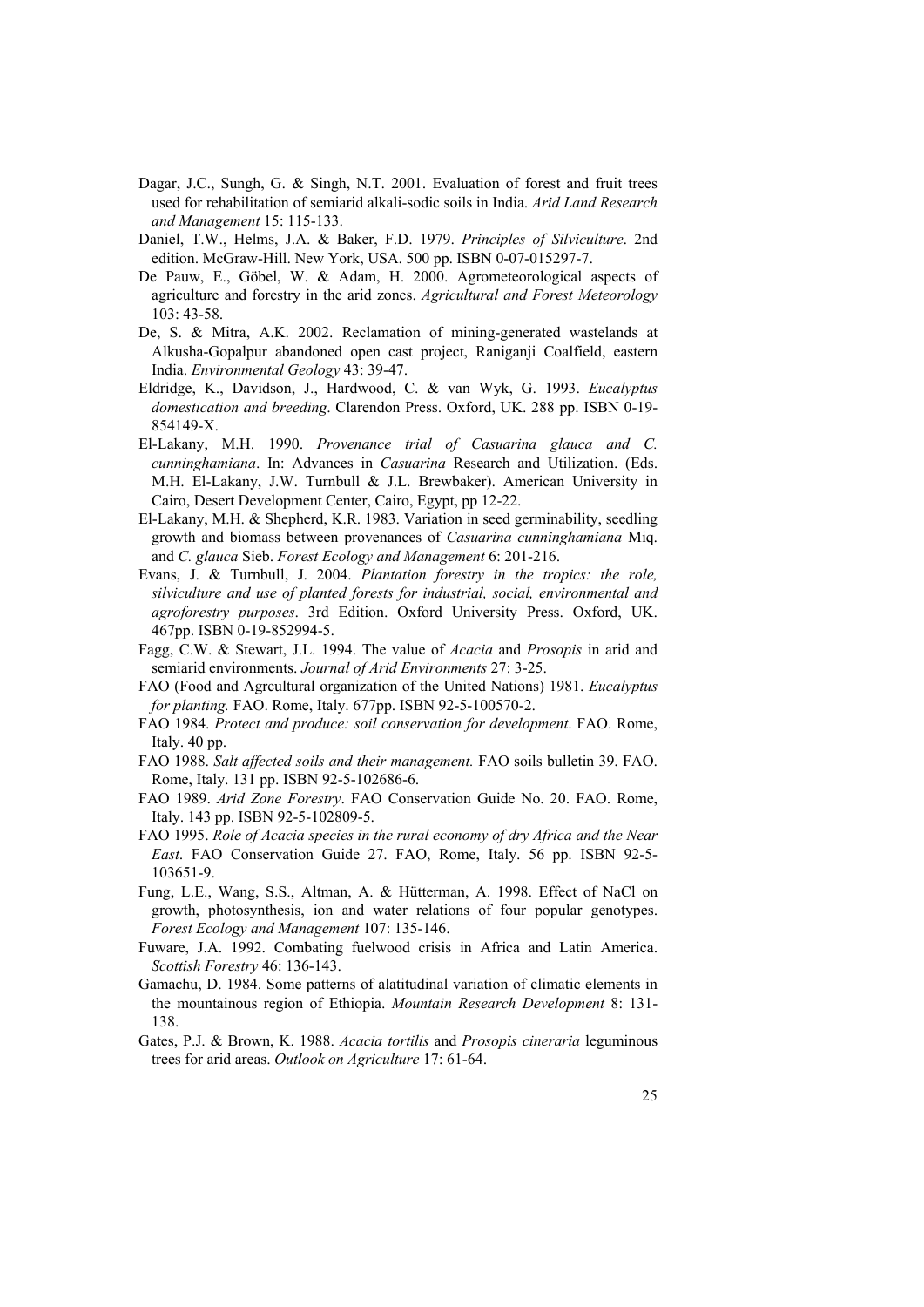- Geiger, R. 1965. *The climate near the ground*. Harvard University Press. Cambridge, Massachusetts. 611 pp. ISBN 0-674-13500-8.
- Glantz, M.H. & Katz, R.W. 1985. Drought as a constraint to development in sub-Saharan Africa. *Ambio* 14: 334-340.
- Goel, V.L. & Behl, H.M. 2004. Productivity assessment of three leguminous species under high-density plantations on degraded soil sites. *Biomass and Bioenergy* 27: 403-409.
- Gosz, J.R., Likens, G.E. & Bormann, F.H. 1973. Nutrient release from decomposing leaf and bransch litterin the Hubbard Brook forest, New Hampshire. Ecological Monograph 43: 173-191.
- Greenway, H. & Munns, R.A. 1980. Mechanism of salt tolerance in nonhalophytes. *Annual Review of Plant Physiology* 31: 149-190.
- Griffiths, J.F. 1972. *Horn of Africa*. In: Climate of Africa. World Survey of Climatology Vol. 10. (Ed. J.F. Griffiths). Elsevier, Amsterdam, the Netherlands, pp 133-152. ISBN 0-444-40893-2.
- Habtetsion, S. & Tsighe, Z. 2002. The energy sector in Eritra- Institutional and policy options for improving rural energy services. *Energy Policy* 30: 1107- 1118.
- Haygreen, J.G. & Bowyer, J.L. 1996. *Forest products and wood sciences: an introduction*. 3rd edition. IOWA State University Press. Ames, USA. 484 pp. ISBN 0-8138-2256-4.
- Henrickson, B., Tilimo, S., Ross, S., Wijntje-Bruggeman, H.Y. & Fitwe, F. 1983. *Provisional soil depth map of Ethiopia*. Ministry of Agriculture. Addis Ababa, Ethiopia.
- Heth, D. & Macrae, S. 1993. Selection of salt tolerant clones of *Eucalyptus camaldulensis* Dehn. *South African Forestry Journal* 164: 21-26.
- Hocking, D. 1993. *Trees for drylands*. International Science Publisher. New York, USA. 370 pp.
- Hurni, H. 1993. *Land degradation, famine and land resource scenarios in Ethiopia*. In: World soil erosion and conservation. (Ed. D. Pimentel). Cambridge University Press, Cambridge. pp 27-61. ISSN 99-0848315-3.
- Jagger, P & Pender, J. 2003. The role of trees for sustainable management of lessfavoured lands: the case of eucalyptus in Ethiopia. *Forrest Policy and Economics* 5: 83-93.
- Jäghagen, K. 1997. Impact of competition on survival, growth, and tree characterstics of young conifers. *Doctoral thesis. Acta Universitatis agriculturae Sueciae. Silvestria* 32. 29 pp. ISBN 91-576-5316-X.
- Kang, B.T., Reynold, L. & Attah-Krah, A.N. 1990. Alley Farming. *Advances in Agronomy* 43**:** 315-359.
- Kennenni, L. 1990. On the ecology of *Acacia tortilis* in the Sudan. Comprehensive summaries of Uppsala dissertations from the Faculty of Science 255. Uppsala University. 37 pp. ISBN 91-554-2550-X.
- Khristova, P. & Karar, I. 1999. Soda-anthraquinone pulp from three *Acacia nilotica* subspecies. *Bioresource Technology* 68: 209-213.
- Kidanu, S., Mamo, T. & Stroosnijder, L. 2004. Eucalyptus-wheat interaction on Ethiopian Nitosols. *Agricultural Systems* 80: 151-170.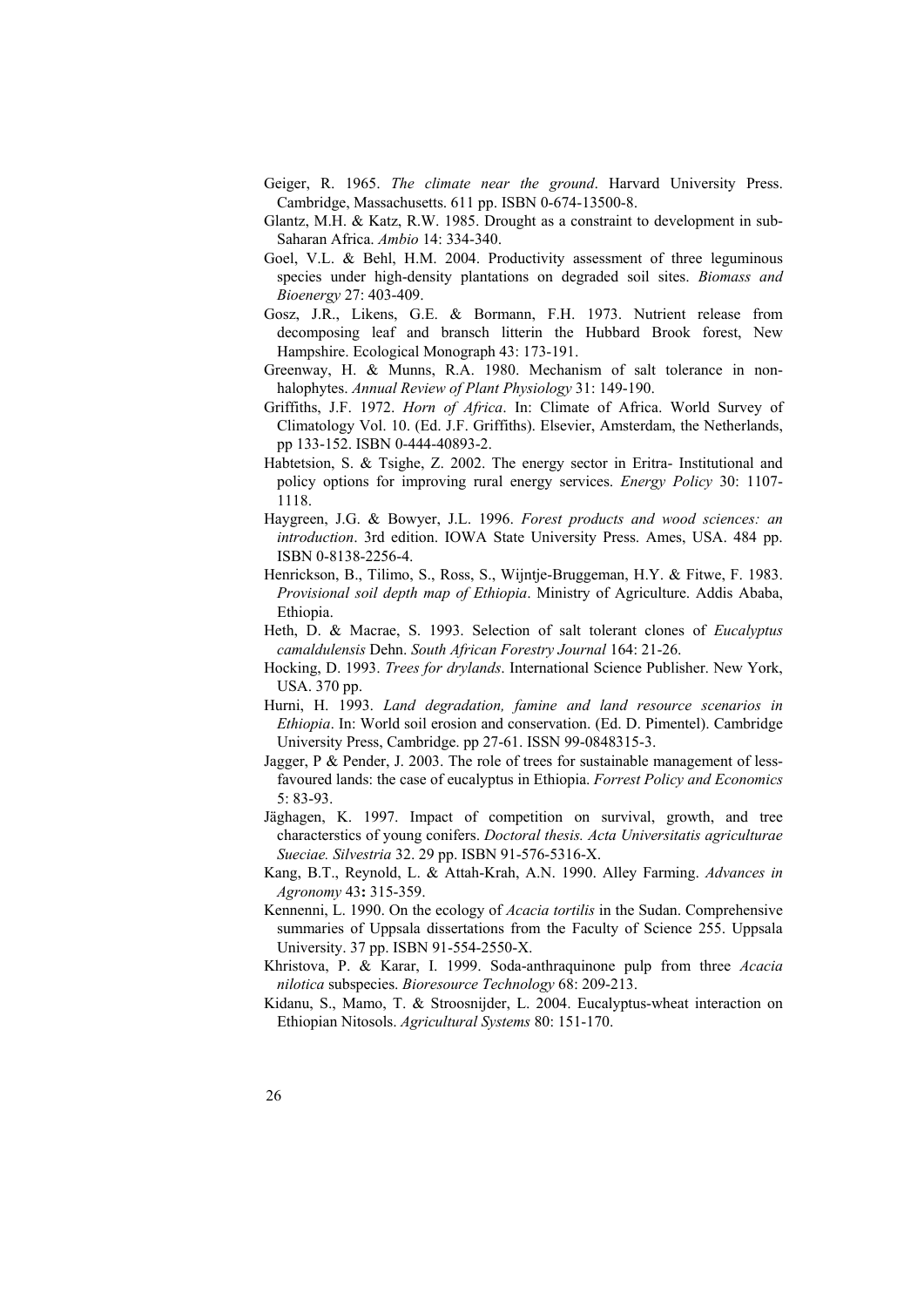- Kobayashi, T., Mori, M. & Wakimizu, K. 1994. An observational study on a thermal belt on hilsides. *Journal of Meteorological Society of Japan* 72: 367- 399.
- Kozlowski, T.T. & Pallardy, S.G. 1997. *Physiology of woody plants*. 2n edition. Academic Press. New York, USA. 411 pp. ISBN 0-12-425050-5.
- Kumwenda, J.D.T., Wadidingron, S.R., Snapp, S.S., Jones, R.B. & Blackie, M.J. 1995. Soil fertility management research for the smallholder maize-based cropping systems of southern Africa: a review. Soil Fertility Network for Maize-Based cropping Systems in Selected countries of Southern Africa, Network Research Working paper No. 1, CIMMYT, Harare. 34 pp.
- Lal, R. 2002. Carbon sequestration in dryland ecosystems of West Asia and North Africa. *Land Degradation and Development* 13: 45-59.
- Lamprecht, H. 1989. *Silviculture in the tropics.* Deutsche Gesellschaft für Technische Zusammenarbeit (GTZ) GmbH. Eschborn, Germany. 296 pp. ISBN 3-88085-422-X.
- Leach, G. & Mearns, R. 1988. *Beyond the woodfuel crisis: People, land and trees in Africa*. Earthscan. London, UK. 309 pp. ISBN 1-85383-031-3.
- Lupwayi, N.Z., Haque, I., Saka, A.R. & Siaw, D.E.K.A. 1999. Leucaena hedgerow intercropping and cattle manure application in the Ethiopian highlands. II. Maize yields and nutrient uptake. *Biology and Fertility of Soils* 28: 196-203.
- Malcolm, D.C. 1976. *Site factors and the growth of Sitka Spruce*. In: IUFRO XV congress 1971, Section 21, University of Florida, Gainesville, USA, pp 269-283.
- Marcar, N.E., Crawford, D.F., Sanunders, A., Matheson, A.C. & Anold, R.A. 2002. Genetic variation among and within provenances and families of *Eucalyptus grandis* W.Hill and *E.globulus* Labill. subsp.*globulus* seedling in responce to salinity and waterlogging. *Forest Ecology and Management* 162: 231-249.
- Marschner, H. 1995. *Mineral nutrition of higher plants*. 2nd edition. Academic Press. London, UK. 888 pp. ISBN 0-12-473543-6.
- Marstorp, H. 1984. Interactions in microbial use of soluble plant components in soil. *Biology and Fertility of Soils* 22: 45-52.
- McBride, M.B. 1994. *Environmental chemistry of soils*. Oxford University Press. New York, USA. 406 pp. ISBN 0-19-507011-9.
- McGregor, G.R. & Nieuwolt, S. 1998. *Tropical climatology* 2nd edition. John Wiley & Sons. Chichester, UK. 339 pp. ISBN 0-471-96611-8.
- Meelu, O.P. 1994. *Green manuring for soil productivity improvement*. FAO World Soil Resource Report 76. FAO. Rome, Italy. 123 pp. ISBN 92-5-103515-6.
- Mekonenen, A. 1998. *Rural Energy and Afforestation*: Case studies from Ethiopia, Doctoral Thesis. Department of Economics, Göteborg University. Göteborg, Sweden. 135 pp. ISBN 91-88514-40-4.
- Merwin, M.L., Martin, J.A. & Westfall, R.D. 1995. Provenance and progeny variation in growth and frost tolerance of *Casuarina cunninghamiana* in California, USA. *Forest Ecology and Management* 79: 161-171.
- MOA (Ministry of Agriculture) 2002. *The national action programme for Eritrea to combat desertification and mitigate the effect of drough*. MOA. Asmara, Eritrea. 197 pp.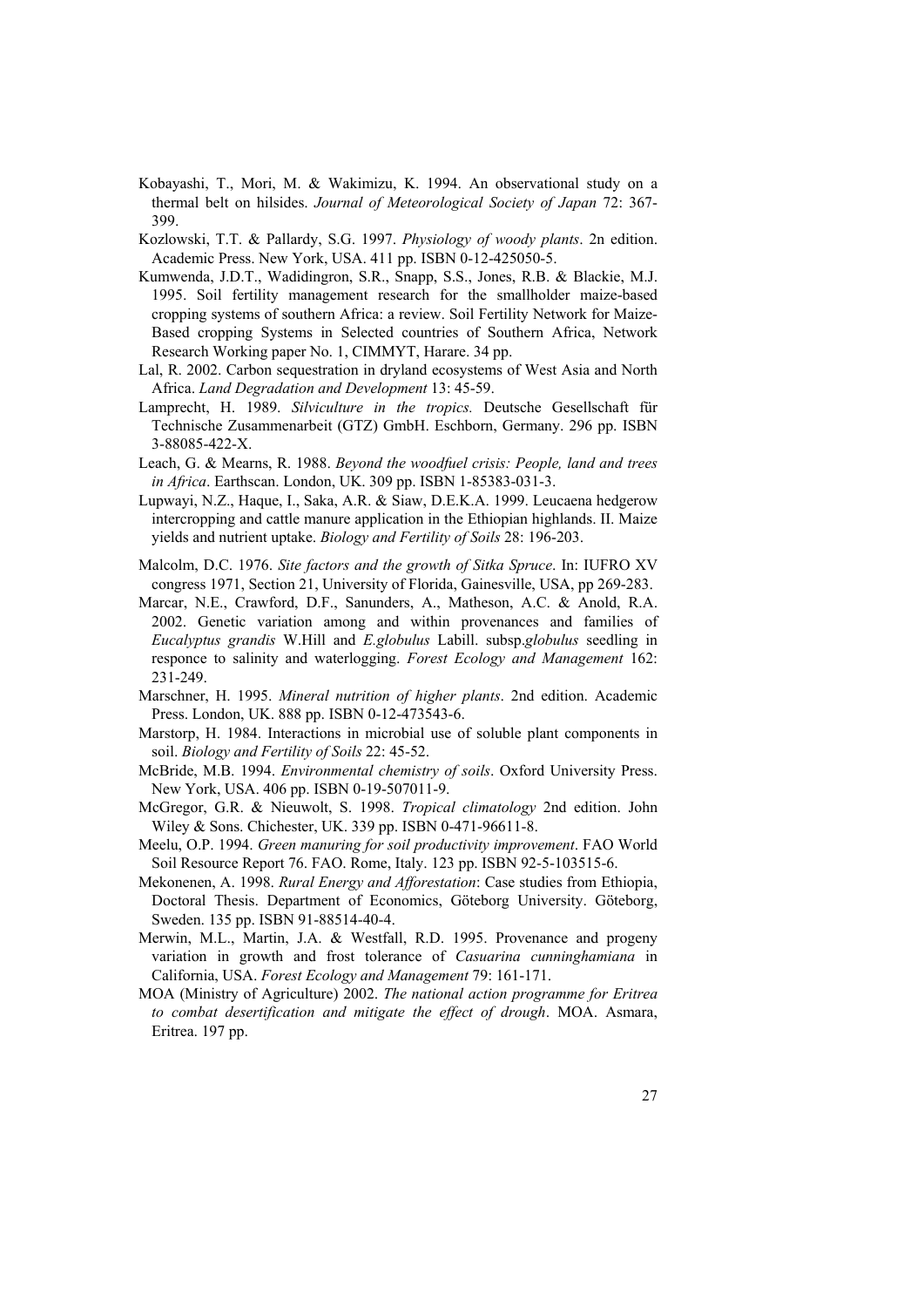- Moran, G.F., Bell, J.C. & Turnbull, J.W. 1989. A cline in genetic diversity in river she oak *Casuarina caninghamia*. *Australian Journal of Botany* 37: 169-180.
- Mugendi, D.N, & Nair, P.K.R. 1997. Predicting the decomposition patterns of tree biomass in tropical highland microregions of Kenya. *Agroforestry Systems* 35: 187-201.
- Mugwira, L.M. & Haque, L. 1993. Screening fforage and browse legumes germplasm to nutrient stress. III. Tolerance of *Sesbania* to aluminium and low phosphorus in soils and nitrogen solutions. *Journal of Plant Nutrition* 16**:** 51-66.
- Munns, R. 1993. Physiological processes limiting plant growth in saline soils: some dogmas and hypotheses. *Plant Cell and Environment* 18: 15-24.
- Myers, N. 1989. *The Environmental basis of sustainable development*. In: Environmental management and economic development. (Eds. G. Schramm & J. Warford). John Hopkins University Press, Baltimore, USA, pp 57-68. ISBN 0- 8018-3904-1.
- Nabil, M. & Couret, A. 1995. Effect of sodium chloride on growth, tissue elasticity and solute adjustment in two *Acacia nilotica* subspecies. *Physiologia Plantarum* 93: 217-224.
- Nair, P.K.R. 1993. *An introduction to agroforestry*. Kluwer Academic Publisher. Dordrecht, the Netherlands. 499 pp. ISBN 0-7923-2134-0.
- National Academy of Science. 1980. *Firewood crops*. National Academy Press, Washington, D.C., USA. 237 pp.
- Negash, L. 1995. *Indigenous trees of Ethiopia: biology uses and propagation techniques*. Department of Biology, Addis Ababa University. Addis Ababa, Ethiopia. 285 pp. ISBN 91-7191-105-7.
- Nyberg, G. & Högberg, P. 1995. Effect of young agroforestry trees on soils in onfarm situation in western Kenya. *Agroforestry Systems* 32: 45-52.
- Oba, G., Nordal, I., Stenseth, N.C., Stave, J., Bjora, C.S., Muthondeki, J.K. & Bii, W.K.A. 2001. Growth performance of exotic and indigenous tree species in saline soils in Turkana, Kenya. *Journal of Arid Environments* 47: 499-511.
- Oliver, C.D. & Larson, B.C. 1996. *Forest stand dynamics*. Update edition. Wiley. New York, USA. 520 pp. ISBN 0-471-13833-9.
- Palm, C.A. & Rowland, A.P. 1997. *A minimum dataset for characterization of plant quality for decomposition*. In: Driven by Nature: Plant Litter Quality and Decomposition. (Eds. G. Cadish & K.E. Giller). Cambridge University Press, Cambridge, UK. pp 379-392. ISBN 0-85199-145-9.
- Pohjonen, V. 1989. *Establishment of fuelwood plantations in Ethiopia*. Silva Carelica, 14. Joensuu University. Joensuu, Finland.388 pp. ISSN 0780-8232.
- Pohjonen, V. & Pukkala, T. 1988. Profitability of establishing *Eucalyptus globulus* plantations on central highland of Ethiopia. *Silva Fennica* 22: 307-321.
- Pukkala, T. & Pohjonen, V. 1990. Yield model for *Eucalyptus globulus* fuelwood plantations in Ethiopia. *Biomass* 21: 129-143.
- Ralston, C.W. 1964. *Evaluation of forest site productivity*. In: International Review of Forestry Research. Vol. 1 (Eds. A. Romberger & P. Mikola). Academic Press, New York, USA, pp 171-200. ISSN 0074-7726.
- Reinertsen, S.A., Elliott, L.F., Cochran, V.L. & Campbell, G.S. 1984. Role of available carbon and nitrogen in determining the rate of wheat straw decomposition. *Soil Biology and Biochemistry* 16: 459-464.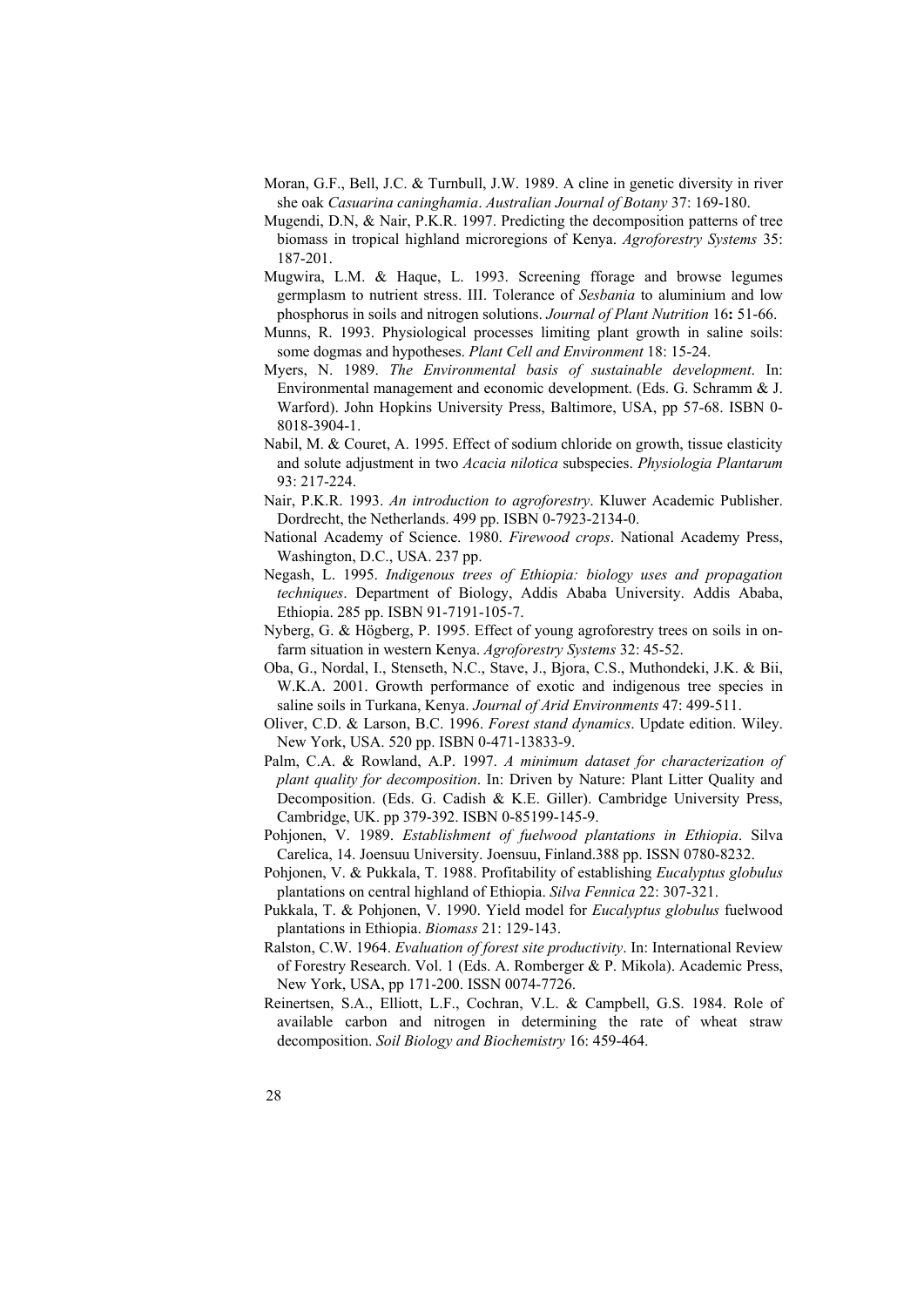- Rosenberg, N.J., Blad, B.L. & Verma, S.B. 1983. *Microclimate: the biological environment*. Wiley Inc. New York, USA. 495 pp. ISBN 0-471-06066-6.
- Ross, J.H. 1979. *A conspectus of the African Acacia species*. Memoirs of the Botanical Survey of South Africa.No. 44. Botanical Research Institute, Department of Agricultural Technical Service. Pretoria, Republic of South Africa. 155 pp. ISSN 0252-9432.
- Ruthenburg, H. 1980. *Farming Systems in the Tropics*. 3rd edition. Clarendon Press. Oxford. UK. 366 pp. ISBN 0-19-859482-8.
- Sanchez, A.P., Palm, C.A. & Buol, S.W. 2003. Fertility capacity of soil classification: a tool to help assess soil quality in the tropics. *Geoderma* 114: 157-185.
- Sands, R. 1991. Salt tolerance in *Eucalyptus camaldulensis* Dehnh. From three differen seed sources. *Australian Forestry Research* 11: 93-100.
- Shayo, C.M. 1997. Uses, yield and nutritive value of mulberry (*Morus alba*) tree for ruminants in the semi-arid area of central Tanzania. *Tropical Grassland* 31: 599-604.
- Slapokas, T. & Granhall, U. 1991. Decomposition of litter in fertilized shortrotation forests on a low-humified peat bog. *Forest Ecology and Management* 41: 143-165.
- Smaling, E.M.A., Nandwa, S.M. & Janssen, B.H. 1997. *Soil Fertility in Africa Is at Stake.* In: Replenishing Soil Fertility in Africa. SSSA Special Publication Number 51. (Eds. R.J. Buresh, P.A. Sanchez & F. Calhoun). Soil Science Society of America, Madison, Wisconsin, USA, pp 47-61. ISBN 0-89118-829-0.
- Szabolcs, I. 1989. *Salt affected soils*. CRC Press. Boca Raton, Florida, USA. 274 pp. ISBN 0-8493-4818-8.
- Taddese, G. 2001. Land degradation: a challenge to Ethiopia. *Environmental Management* 27: 815-824.
- Tahahashi, M. 1996. water soluble elements in decomposing Japanese Cedar Needle litter. *Soil Science and Plant Nutrition* (Tokyo) 42: 395-399.
- Tomar, O.S., Minhas, P.S., Sharma, V.K., Singh, Y.P. & Gupta, R.K. 2003. Performance of 31 tree species and soil conditions in a plantation established with saline irrigation. *Forest Ecology and Management* 177: 333-346.
- Tsighe, Z. 2002. Opportunities and constraints for sustainable energy in Eritrea, pp 7-12. In: Sustainable Energy in Eritrea. (Eds. S. Habtetsion, Z. Tsighr & A. Anebrhan). Proceedings of a National Policy Seminar held on October 30-31 in Asmara, Eritrea. ISBN 9966-918-04-3.
- Turnbull, J.W. & Pryor, L.D. 1984. *Choice of species and seed sources*. In: Eucalyptus for wood production. (Eds. W.E. Hillis & A.G. Brown). Commonwealth Scientific and Industrial Research Organization/Academic Press, Sydney, Australia, pp 6-65. ISBN 0-643-02245-7.
- UNESCO (United Nations Educational, Scientific and Cultural Organization) 1979. *Map of the world distribution of arid regions*. UNESCO. Paris, France. 54 pp. ISSN 99-0120744-4.
- Vanclay, J.K. 1992. Assessing site productivity in tropical moist forests: a review. *Forest Ecology and Management* 54: 257-287.
- van der Moezel, P.G., Pearce-Pinto, G.V.N. & Bell, D.T. 1991. Screening for salt and waterlogging tolerance in *Eucalyptus* and *Melaleuca* species. *Forest Ecology and Management* 40: 27-37.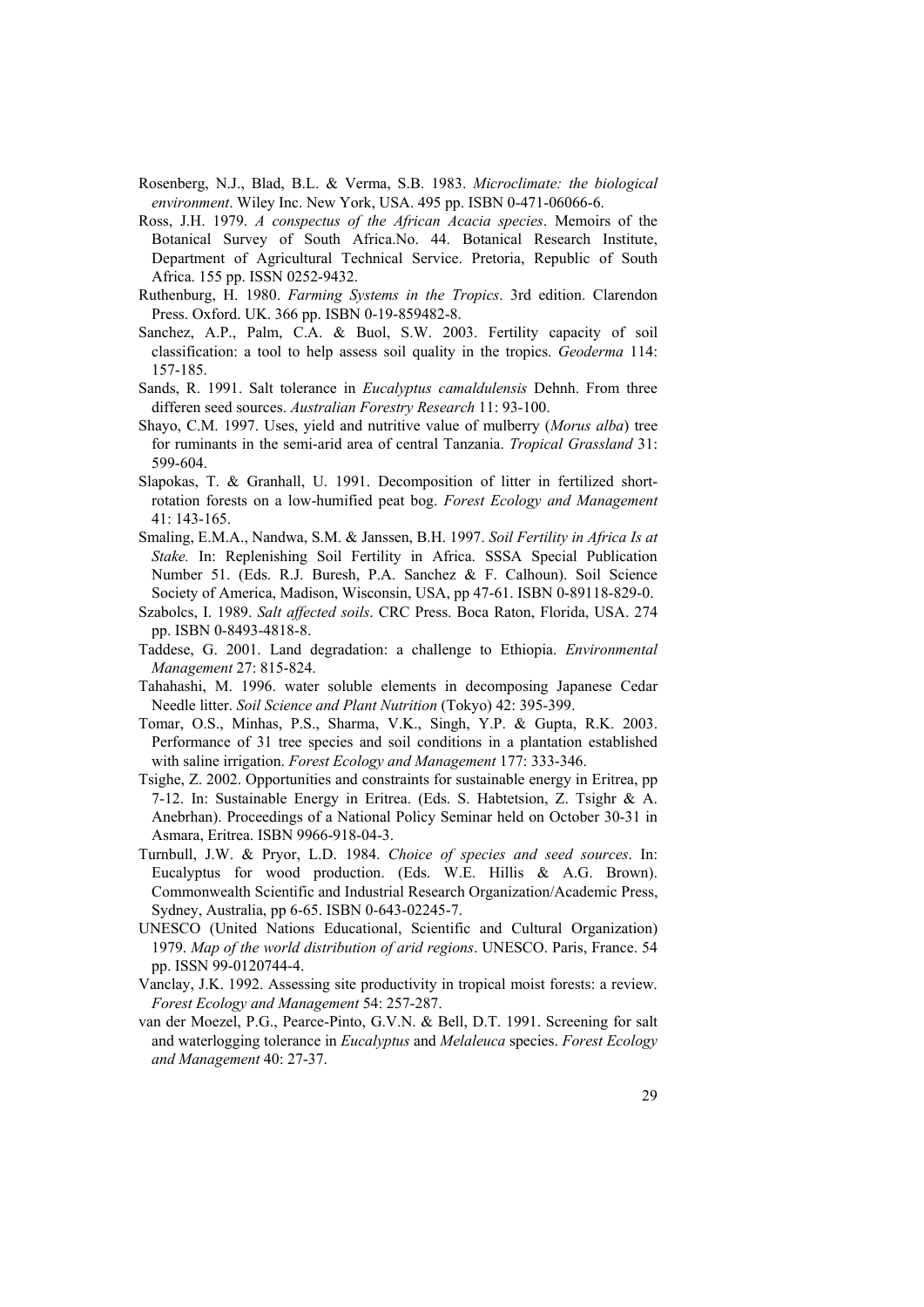- Vetaas, O.R. 1992. Micro-site effects of trees and shrubs in dry savannas. *Journal of Vegetation Science* 3: 337-344.
- Villegas-Pangga, G., Blair, G. & Lefroy, R. 2000. Measurement of decomposition and associated nutrient release from straw (*Oryza sativa* L.) of different rice varieties using a perfusion system. *Plant and Soil* 223: 1-11.
- von Maydell, H.J. 1990. *Trees and shrubs of the Sahel*. GTZ GmbH. Eschborn, Germany. 525 pp.
- Warfa, A.M. 1988. *Cordia* (Boraginaceae) in NE Tropical Africa and Tropical Arabia. Thesis. Uppsala.University. Uppsala, Sweden. 78 pp. ISBN 91-554- 2313-2.
- Webb, D.B., Wood, P.J., Smith, J.P. & Henman, G.S. 1984. *A Guide to species selection for tropical and subropical plantations*. Tropical Forestry Papers No. 15. Oxford Forestry Institute. Oxford, UK. 256 pp. ISBN 0-85074-068-1.
- Weinstein, A. 1993. Provenance trial of *Casuarina cunninghamiana*, *C. glauca*.and *Allocasuarina vertivillata* in Israel. *Australian Forestry* 56: 34-37.
- White, F. 1983. *Vegetation map of Africa*. UNESCO. Paris, France. 356 pp. ISBN 92-3-101955-4.
- Young, A. 1989. *Agroforestry for soil conservation*. CAB International. Wallingford, Oxford, UK. 276 pp. ISBN 0-85198-648-X.
- Zobel B.J. & van Buijtenen, J.P. 1989. *Wood Variation: Its causes and control.*  Springer Verlag. Berlin, Germany. 363 pp. ISBN 3-540-50298-X.
- Zobel, B.J. & Talbert, J. 1984. *Applied forest tree improvement*. John Wiley & Sons. New York, USA. 505 pp. ISBN 0-471-09682-2.
- Zobel, B.J., van Wyck, G. & Stahl, P. 1987. *Growing exotic forests*. Willey. New York, USA. 508 pp. ISBN 0-471-80915-2.

## **Acknowledgements**

I thank my supervisors Prof. Theo Verwijst and Assoc. Prof. Martin Weih for allowing me to join their research group. I am thankful to Prof. Theo Verwijst, particularly for his sympathy and support. I am grateful to Assoc. Prof. Martin Weih for his interest, guidance, encouragement and that he gave me the opportunity to work close to him.

The assistance and cooperation of colleagues at the Department of Short Rotation Forestry is greatly appreciated. I wish to express sincere gratitude to Dr. Frank A. Mrema and his family for their support and encouragement.

I received valuable assistance from numerous people, including Assoc. Prof. Tom Ericsson, Department of Landscape Planning, Assoc. Prof. Ulf Olsson, Department of Biometry and Engineering, Prof. Maj-Britt Johansson, Department of Forest Soils and Assoc. Prof. Ingela Stadenberg, Department of Ecology and Environmental Research. I thank the staff of the Ultuna Library, Swedish University of Agricultural Sciences for their cooperation and friendly service they provided me.